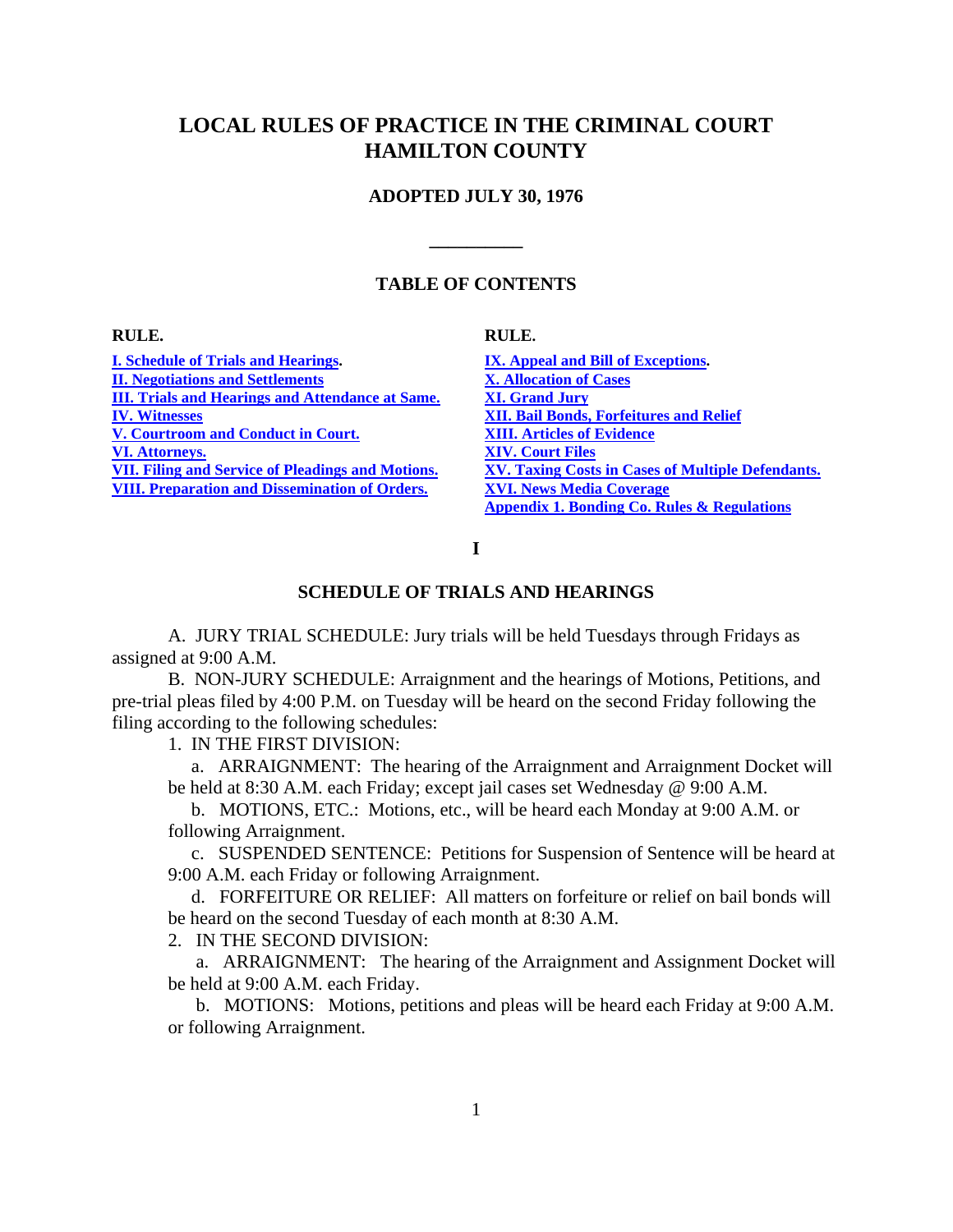<span id="page-1-0"></span> c. FORFEITURE OR RELIEF: All matters on forfeiture or relief on bail bonds will be heard on the second Tuesday of each month at 8:30 A.M.

3. IN THE THIRD DIVISION:

 a. ARRAIGNMENT: The hearing of the Arraignment and Assignment Docket will be held at 9:00 A.M. each Monday; except jail cases are heard Thursday @ 9:00 A.M.

 b. MOTIONS AND PRE-TRIAL PLEAS: Pre-trial motions and pleas will be heard each Monday at 9:00 A.M. or following Arraignment with the following exception: Motions of a purely routine nature such as, e.g. discovery motions asking only that which is provided by statute (or other settled law) may be acted on without being placed on the docket for hearing. Orders on such will be subject to seasonable motion to reconsider.

 c. SUSPENDED SENTENCE AND PROBATION: Petitions for suspension of sentence and probation, not otherwise specifically set, will be heard at 9:00 A.M. each Friday or following Arraignment.

 d. BOND HEARINGS: All matters on forfeiture and relief of sureties, except motions, will be heard on the second Tuesday of each month at 8:30 A.M.

 e. NON-JURY ON JURY DAYS: All non-jury matters set specially on jury days will be heard at 9:00 A.M. unless another time is set.

f. OTHER: All matters not scheduled or otherwise specially set will be placed on the Motion Docket (3.b. above) for hearing or reassignment as may be appropriate.

### **II**

### **NEGOTIATIONS AND SETTLEMENTS**

 If the State and a defendant reach a satisfactory settlement of a case, then the agreement may be presented to the Court on a trial or motion date agreeable to the parties upon sufficient notification to the Clerk.

 Negotiations for settlement shall cease thirty (30) days before the trial date and no negotiated settlement will be accepted by the Court after that date without good cause and leave of Court.

### **III**

#### **TRIALS AND HEARINGS AND ATTENDANCE AT SAME**

A. HEARINGS IN OPEN COURT: Except for informal and purely routine matters, all hearings will be had in open Court including motions for continuance.

B. HEARINGS TO BE ON WRITTEN MOTION OR PLEA: Except as provided herein or otherwise required, all matters will be heard on written motion, petition, or plea, of the moving party (or the party who otherwise invokes the jurisdiction of the Court) and responsive pleading of adverse parties when required.

C. HEARINGS ON ORAL MOTION: While these rules contemplate that all matters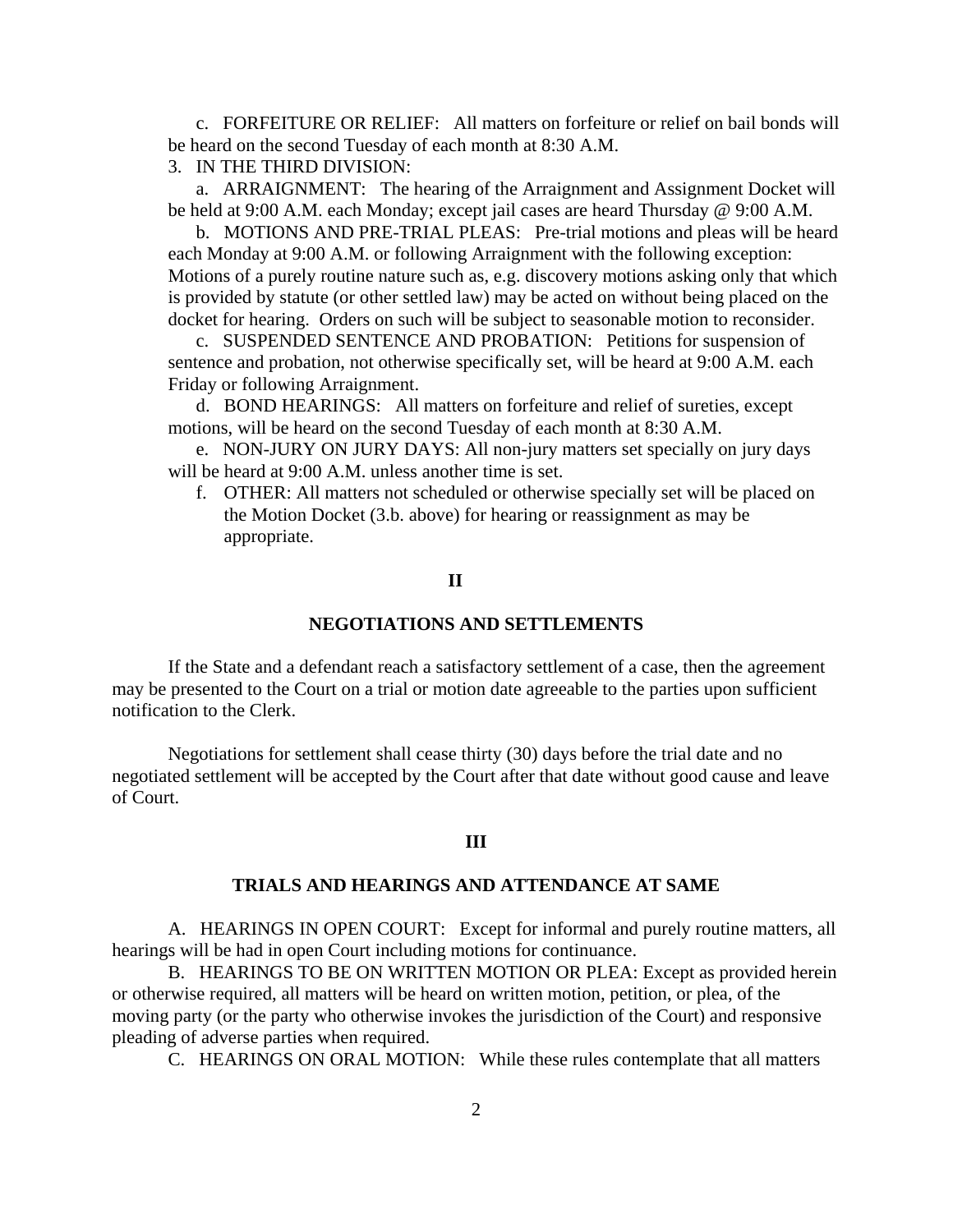<span id="page-2-0"></span>will be heard on written motion or plea, because of the length of time between the deadline for filing motions and the time for hearing same, oral motions may be entertained on matters of urgency and upon adequate notice to adverse or affected parties. Such motions must be made in open Court and should be made immediately after the opening of Court for the day; however, same will be entertained at other times if necessary and when possible, but not ex parte in chambers. Motions after Court has adjourned for the day should particularly be avoided.

D. ATTENDANCE: Parties will be in attendance in person or by attorney at all scheduled hearings. Defendants will attend Court in person as necessity indicates including, but not limited to, arraignment, trial, judgment, and motion for new trial. A defendant must attend the hearing of his motion for continuance unless excused. Defendants on Bond may attend pretrial motions at their option. Defendants in custody will be brought into Court for all hearings. Attorneys will attend Court on jury days for the calling of the Docket unless excused or unavoidably hindered. Attorneys will attend at Arraignment and Motion Dockets as promptly as possible compatible with their needs to attend other Courts during the same period of time.

E. DRAWN JURY: In all cases in which a Drawn Jury is requested and allowed, the attorney for the defendant will notify the Clerk five days in advance of the day assigned for trial in order that Court will not be delayed while the scrolls are being prepared.

### **IV**

### **WITNESSES**

A. WITNESSES FOR GRAND JURY: The Clerk will issue subpoenas for witnesses listed on the indictments to appear and give testimony on behalf of the State at the session to which such cases are assigned. If other and further witnesses are desired by the State, the District Attorney General will write a letter to the Clerk giving the names and addresses of the witnesses requested. No witness may be summoned from out of State, or at an unusual distance except by order of the Court approving such subpoena and the expense incident thereto.

B. WITNESS FOR TRIAL: The subpoena for any witness, whether for the State or defendant, shall be issued at least fifteen days prior to the date of the trial. The Sheriff shall make the return on said subpoena not less than five days before the trial date.

C. WITNESS RULE: When the rule is invoked in the trial of any case, the witnesses who have testified in such case shall, unless excused and allowed to leave the Court, be seated in the Courtroom or at some other place than that where the remaining witnesses are under the rule; and the witnesses who have testified and those who have not testified shall not communicate one with the other until all have testified. The officers of the Court shall so notify all witnesses, and the attorneys involved shall cooperate to the end that all have notice of this rule. Any violation of this rule will be considered as contempt of Court and punishable accordingly.

**V**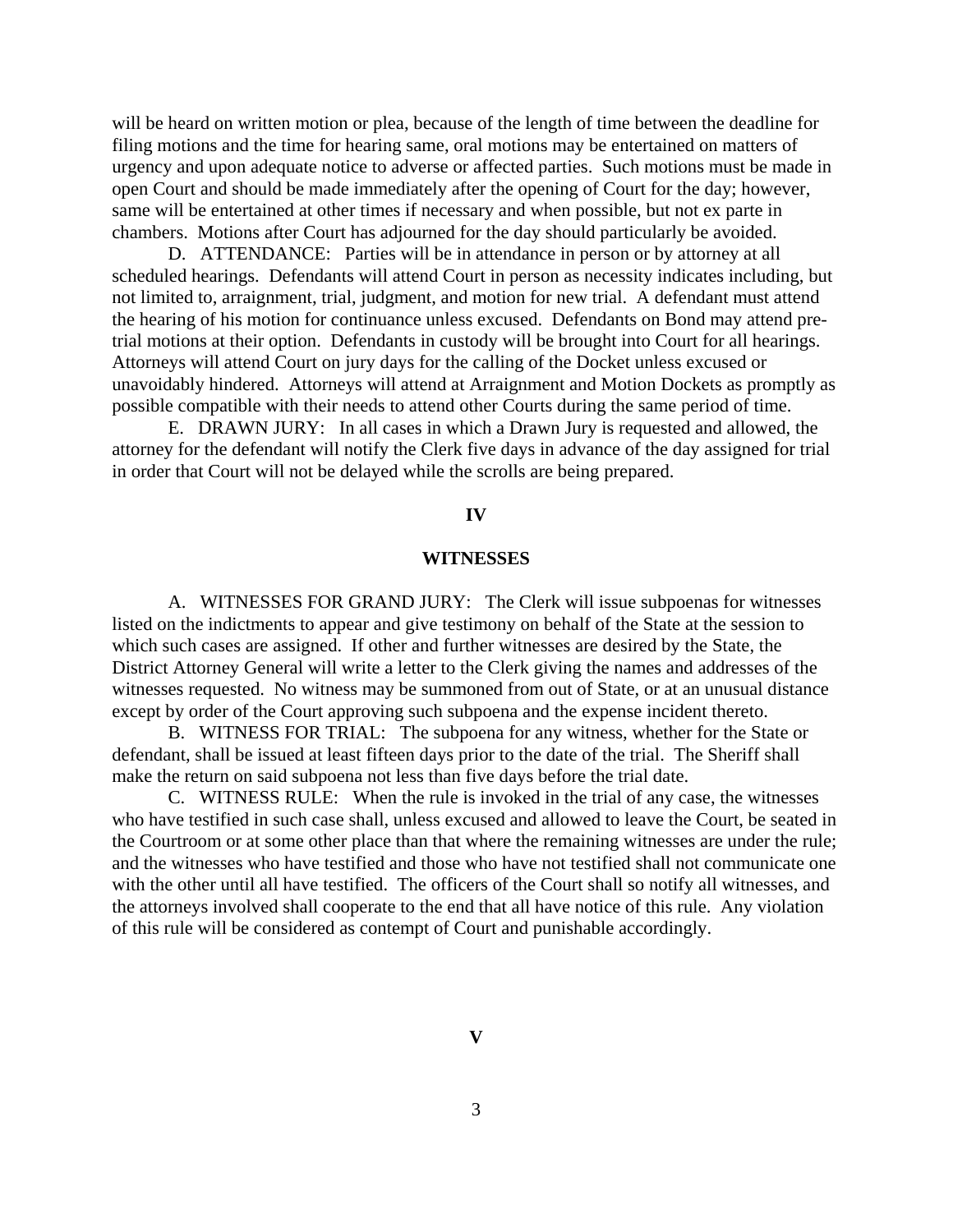### **COURTROOM AND CONDUCT IN COURT**

<span id="page-3-0"></span>A. SPACE WITHIN BAR RESERVED: The space within the bar shall, at all times, be reserved for members of the bar, officers attending Court, the Clerk, the witness in the witness box, and such persons as are designated by the State's Attorney and Defendant's Attorney as being necessary aides in the prosecution or defense of the case, and who shall be seated at the respective tables of the State and the Defendant.

B. JURY BOX: In no case shall any person, other than officers in charge of the jury and attorneys when presenting or arguing a case, be allowed to stand, walk or be seated in the immediate vicinity of the jury box or the jury room while a case is pending before a jury occupying the same. The Court officers shall strictly enforce this rule, and it shall be the duty of the Clerk and the attorneys involved to cooperate in such enforcement. During the trial of a case, no person other than parties to the case may be permitted to walk between Counsel table and the bench occupied by the trial Judge, and the Court officers are particularly cautioned to enforce this rule.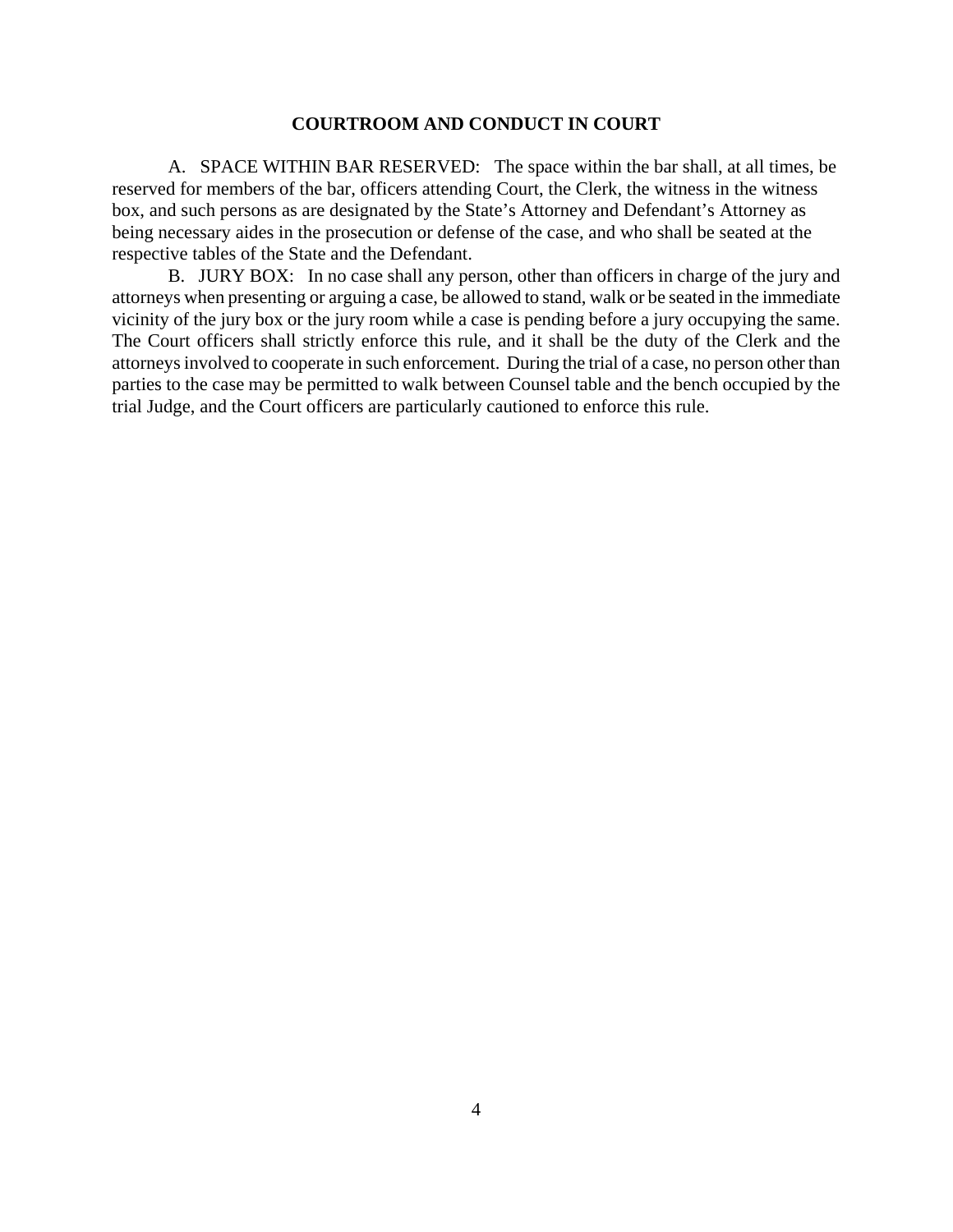C. SPECTATORS TO BE SEATED IN COURT ROOM: All persons within the Court room when Court is in session and not in recess shall be seated, and unless coming within the exceptions stated in Section A, shall be seated outside of the bar and in the space reserved for spectators. In cases where, because of interest in the case being tried, insufficient seats are provided for those desiring to hear the case, a limited number, within the discretion of the Court, may be allowed to stand in that part of the Court room where spectators are allowed; but they shall be kept back of the aisle in front of the seats and running from the door of the Court room; and no person, except the attorneys engaged, the Court officers, Clerk and such as may be necessary to the conduct of the trial of the case, shall stand within the bar or in the aisle back of the bar.

D. NO SMOKING IN THE COURT ROOM: No person shall smoke or keep any cigarette, pipe, cigar or other smoking implement in his or her mouth in the Court room. Such conduct when persisted in after warning, shall be a contempt of Court. Officers shall be alert to enforce this rule.

E. FOOD AND DRINK DISALLOWED: No person, whether Court is in session or in recess, shall eat any food or drink any soft drink or beverage in the Court room, and no foods or beverages shall be brought into the Court room. Officers shall be alert to stop any entrance with such food or beverage, and if, after warning, any person persists in violation of this rule, he or she shall be held in contempt of Court.

F. NEWSPAPERS, MAGAZINES, BOOKS: The Court room being for the accommodation of those who are interested in the trial of the cases being heard, no person shall, within the Court room, while Court is in session, read any newspaper, magazine or book, except as the same may be read by attorneys or witnesses in the proper presentation of the case being tried. Any spectator having any such newspaper, magazine or book, shall keep the same folded during all times when the Court is in session. If any juror who is called into the jury box and accepted for any trial shall have any such newspaper, book or magazine, the officer in charge shall take the same until the completion of the trial, and shall return the same to the juror.

G. PHOTOGRAPHERS: No photographs shall be taken in the Court room while Court is in session.

H. CHILDREN IN COURT: Small children will not be brought into Court except when it is unavoidable. Attorneys are directed to apprise their clients and witnesses of this rule.

I. STAND WHEN ADDRESSING COURT: All persons will stand when addressing the Court except those who are physically handicapped or otherwise incapacitated and except attorneys voicing an objection when there is insufficient time to rise.

J. COURT ROOM CONDITION: The officers of the Court, and particularly the officer appointed by the Court, shall inspect the Court room each morning before the opening of Court to the end that the same may be in proper condition; that the jury room shall be properly provided with drinking water, towels and soap, and have any improper conditions remedied by the janitors of the Court House. Such officers shall, at the close of Court, see that the Court room is left in proper condition and that windows are closed by the janitors and any needed repairs reported to the custodian of the Court House. The Court Officer, assisted by the officer appointed by the Sheriff, shall be in general charge of the Court room, the conduct of persons therein and the general operation of the Court room.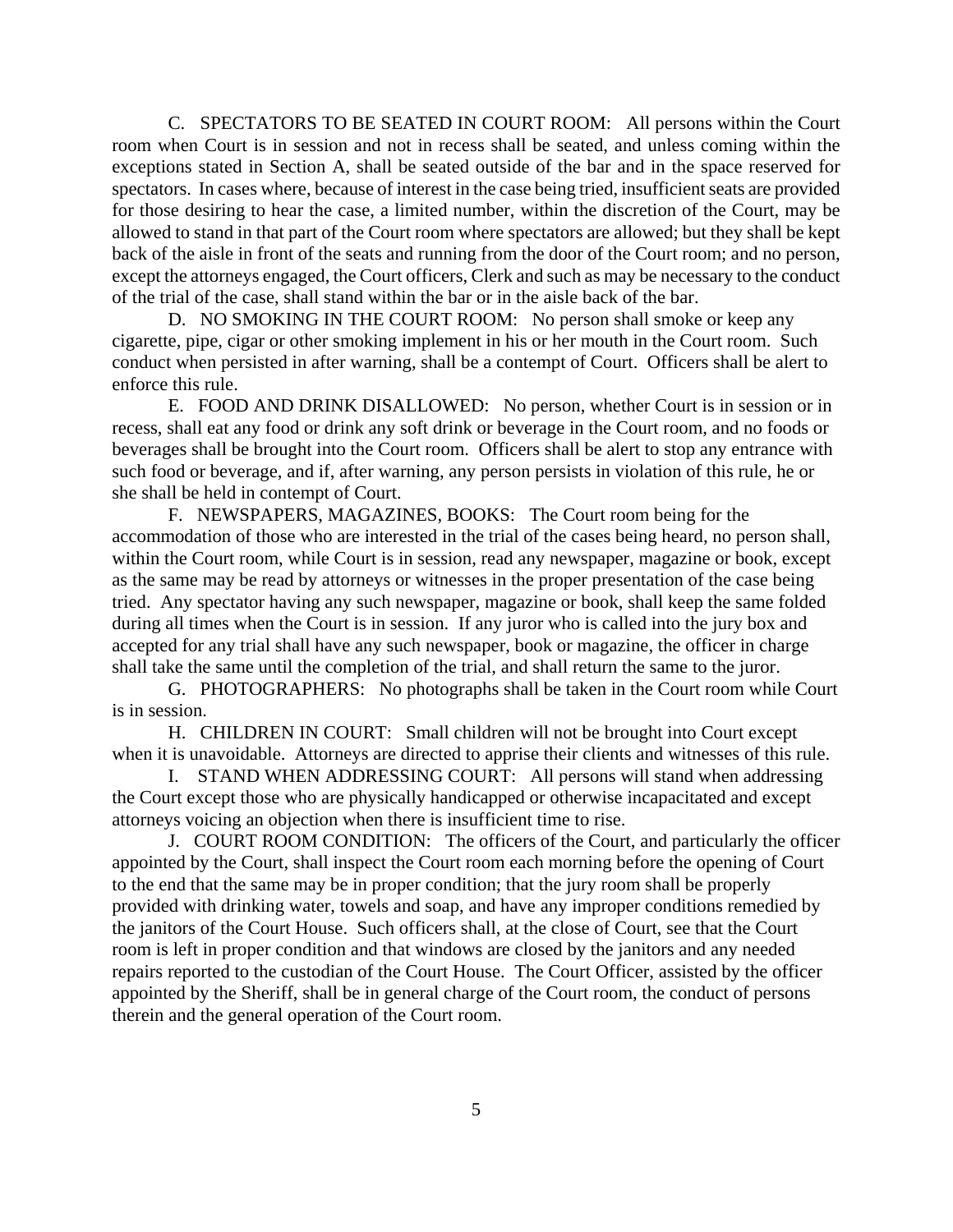### **ATTORNEYS**

<span id="page-5-0"></span>A. CONDUCT: Attorneys will be required to conform to, follow, and obey the canons of professional ethics adopted in Tennessee and, as officers of the Court, to set an example of proper conduct for litigants, witnesses and other attendees in Court.

B. BECOMING OF RECORD: An attorney will become of record upon appearance for a defendant in open Court, unless he announces he is appearing for a special purpose only, or upon the filing of any pleading, unless same shows a special limited appearance.

C. WITHDRAWAL OF ATTORNEY: An attorney of record can withdraw from a case only by leave of Court had in open Court upon written motion or petition. Such motion or petition will be heard at the regular motion docket as provided by these rules, and it will be the duty of the petitioning attorney to notify the defendant and his bondsman that the defendant is required to be present in Court for the hearing and the clerk will notify the surety to have the defendant present. The attorney will append a certificate to his motion or petition setting out the day and time he has notified the defendant to be present and the method used. Application to withdraw must be made as soon as the grounds become apparent.

D. APPOINTMENT FOR INDIGENTS: All attorneys licensed to practice in the State of Tennessee and holding themselves out to practice in Hamilton County are subject to appointment for indigent defendants and petitioners. Appointments may be made in open Court or at chambers following determination of indigence. Indigence will be determined by examination of the defendant in open Court, where he may be subject to cross examination by the District Attorney General, and by such proof as is offered. If an attorney appointed has good cause to believe the party is not in fact indigent, he may petition to withdraw from the case on that ground.

E. COMPENSATION OF APPOINTED ATTORNEYS: At the conclusion of the case or completion of his duties in the trial Court, the appointed attorney may apply to the Court for an award of a fee as provided by statute and rules of the Supreme Court. Such application will be acted on without a hearing unless a request is made for a hearing.

#### **VII**

### **FILING AND SERVICE OF PLEADINGS AND MOTIONS**

A. WRITING AND PAPER REQUIRED: All pleadings and motions must be typewritten, double spaced, in black ink, upon regular legal paper, fourteen inches long and eight and one-half inches wide, having a blank margin on the left side of every page.

B. COPIES REQUIRED AND SERVICE: An original of all pleadings and motions together with one additional copy for every adverse or affected party will be submitted to the clerk who will file same and forward a copy to every party adverse or affected thereby.

C. SINGLE SUBJECT MATTER: A separate motion for each particular relief sought will be filed. Omnibus motions are unacceptable and may be stricken without a hearing. If an omnibus motion is filed, the clerk will notify the judge as soon as possible after its filing in order that he may take appropriate action.

6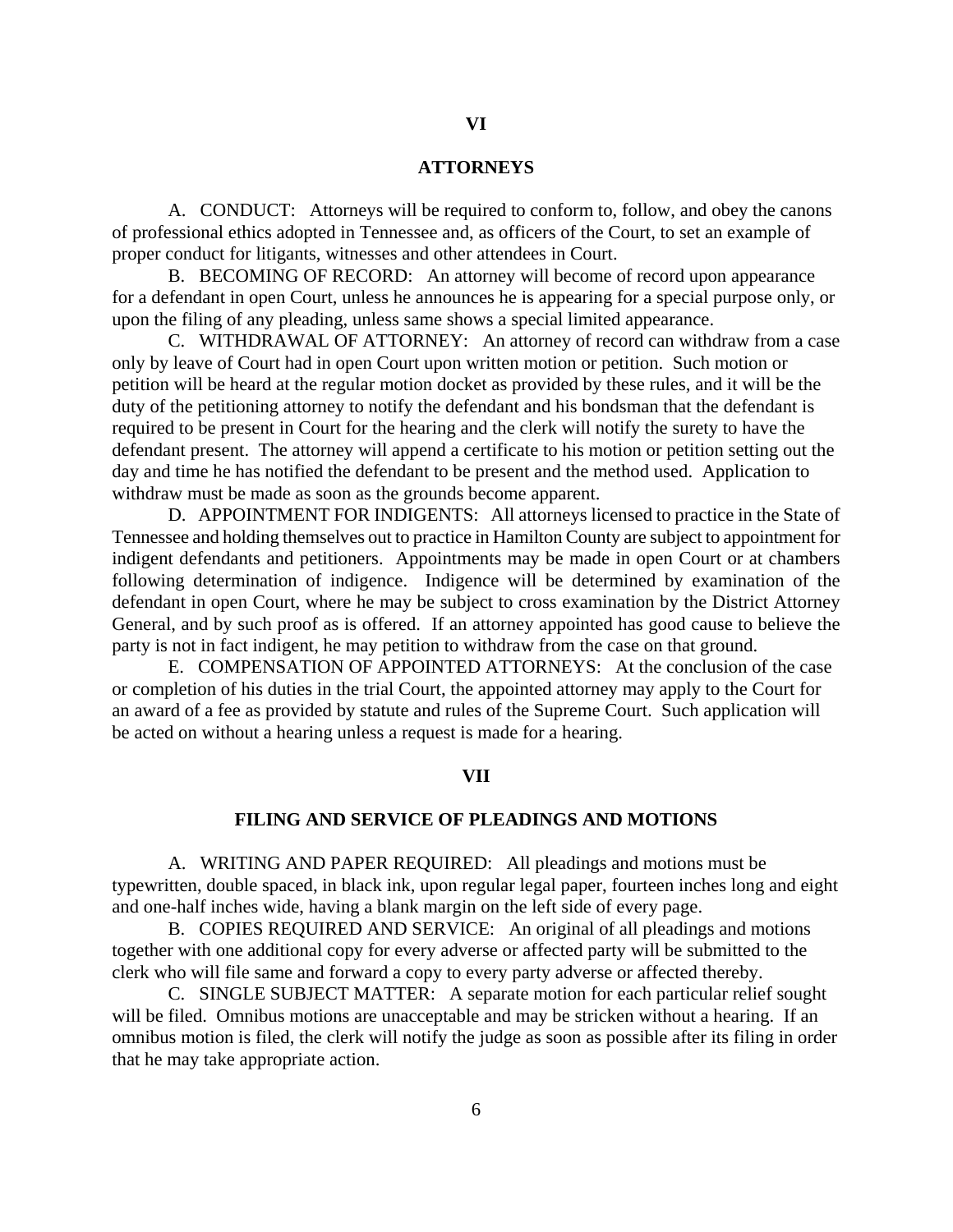<span id="page-6-0"></span>D. TITLE: Motions, petitions, and other pleadings will bear a brief title descriptive of or suggesting content. The clerk will then use this title for listing such motions on the judges' dockets.

E. GROUNDS STATED: All motions and other pleas seeking relief shall have the grounds therefor stated in the motion or pleading unless same is self evident.

F. PRE-TRIAL PLEAS AND MOTIONS: All pleas and motions that require hearing before trial, must be filed in ample time to be heard on a regular Motion day prior to the trial date assigned.

G. INSANITY PLEA: Pleas of not guilty by reason of insanity must be filed at least ten (10) days prior to the date the case is assigned for trial.

### **VIII**

## **PREPARATION AND DISSEMINATION OF ORDERS**

A. WHO PREPARES: Judgments, Orders and Decrees will be prepared by the Judge, or the Clerk under the direction and instructions of the Judge, unless a party requests and is granted leave or, because of unusual circumstances, is directed by the Court to prepare same.

B. PROCEDURE WHEN PREPARED BY COUNSEL: When Orders and Judgments are to be drafted by counsel, same shall be immediately prepared, in the same style as for pleadings, by the attorney for the successful party unless another is designated by the Court. A space will be provided immediately under the body of the Order to the right of the center of the page for the Judge's signature, and immediately under that space and at the left margin a space will be provided for the attorney who prepared the Order and a space directly thereunder for signature of other parties or counsel. The attorney who prepares the Order will sign same, then present it to the other party or parties for approval as being an accurate statement of the Findings, Judgments or Orders of the Court as pronounced. If any party fails to agree that the draft accurately states the Order as pronounced, and to so endorse it, the attorney who prepared same will note on the Order that it has been presented and designate the party who refuses to sign same and the refusing party will submit his own draft to the Judge for consideration and the Judge will then choose between (or from among) the drafts or will himself prepare the Order for entry. Each attorney preparing a draft of an Order will submit the original with a copy for each adverse party.

C. DISSEMINATION: When Judgments and Orders not pronounced in open Court are prepared by the Judge and delivered to the Clerk for entry, or when Judgments and Orders prepared by counsel in accordance with Section B above are filed unapproved by some party affected thereby, it will be the duty of the Clerk to notify all parties affected by the Order or Judgment, who do not already clearly have notice, by furnishing a copy or by equivalent means. Such notification will also be given to all parties, officers, or persons (e.g. Sheriff, attorney, probation supervisor, court reporter) directed in the Order or whose duty it is to execute the Order or Judgment or any portion thereof.

#### **IX**

### **APPEAL AND BILL OF EXCEPTIONS**

A. PRAYING AND GRANTING OF APPEAL: When a motion for a new trial is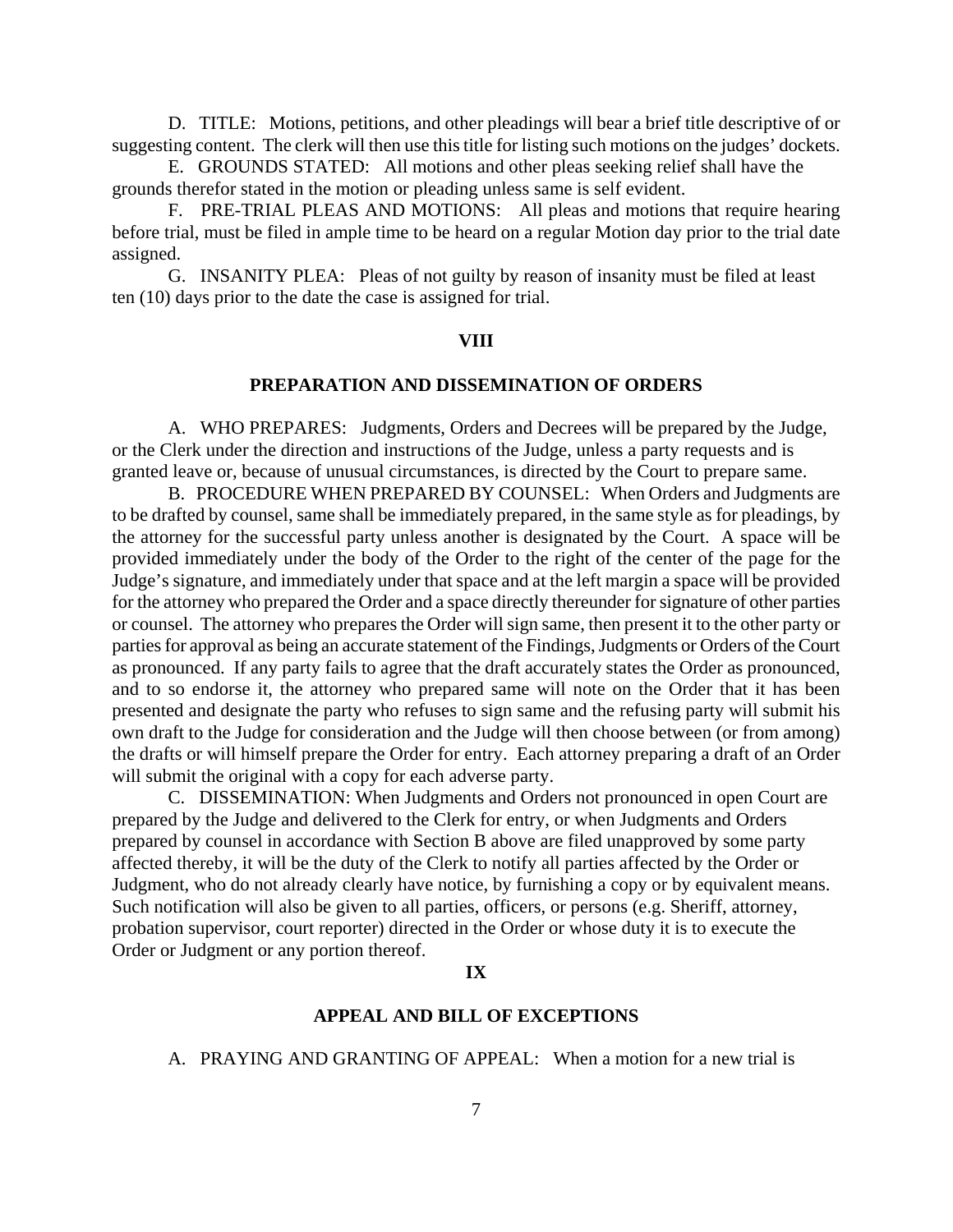<span id="page-7-0"></span>overruled and Judgment has been pronounced and entered, the Judgment will then be executed unless an appeal is immediately prayed and granted. If an appeal is prayed and granted, the Court will, at that time, fix a time in which to file a Bill of Exceptions. Extensions (when allowed by law) will be granted on ex parte application.

B. OBTAINING TRANSCRIPT FOR BILL OF EXCEPTIONS: It will be the duty of the attorney for an indigent appellant to prepare and present an Order providing therein that the transcript be prepared by the official Court reporter to be paid for by the State out of funds appropriated for this purpose, and in the Order to specify the portions of the trial and other proceedings required for his Bill of Exceptions. Non-indigent defendants will contract with a Court reporter who may charge the customary local rate for same. Arrangements must be made with the Court reporter before applying for extension of time.

C. APPROVAL BY APPELLANT AND APPELLEE AND AUTHENTICATION BY JUDGE AND FILING: It being the policy of the Appellate Courts of Tennessee and of this Court to expedite appeals of criminal cases, the following procedure will be followed in perfecting the appeal: When the transcript is delivered to the attorney for the appellant, it will be his duty to approve it as soon as possible and to present it to the judge for authentication no later than half the time remaining for filing same. It will be his duty first to present it to the adverse party for his approval, then to the Judge for authentication and after securing same to deliver it to the clerk for filing or to see that it has been delivered to the clerk for filing. The less stringent procedure provided in T.C.A. § 27-110 of filing with the Clerk on the certification of the Court reporter and approval of the appellant will be followed only if there is insufficient time remaining for the above procedure. It will be the duty of the attorney for the appellant will be followed only if there is insufficient time remaining for the above procedure. It will be the duty of the attorney for the appellant to keep up with the time and to secure an extension of time when required and if same can be had under the law. Same will be done on ex parte application by submitting a favorable Order to the Judge for signature.

D. ORIGINAL TO BE USED: The clerk in preparing the record for transmittal to the Appellate Court will use the original Bill of Exceptions and not copy same.

E. ABANDONMENT OR DISMISSAL: In the event the defendant wishes to abandon his appeal, after same is prayed and granted and before it is perfected, it will be the duty of his attorney of record to file a written Waiver of Appeal in sufficient time that the defendant can be brought into court and examined on same to determine his understanding and its voluntariness, before the time expires.

**Compiler's Notes.** Section 27-110, referred to in C., is now § 28-1-109.

# **X ALLOCATION OF CASES**

A. APPORTIONING INDICTMENTS: Indictments and Presentments will be apportioned and allocated among the three Divisions of the Court according to the following formula to be administered by the Clerk of the Court.

Immediately after each report of the Grand Jury all indictments and presentments will be arranged in alphabetical order according to the name of the defendant or in the case of multiple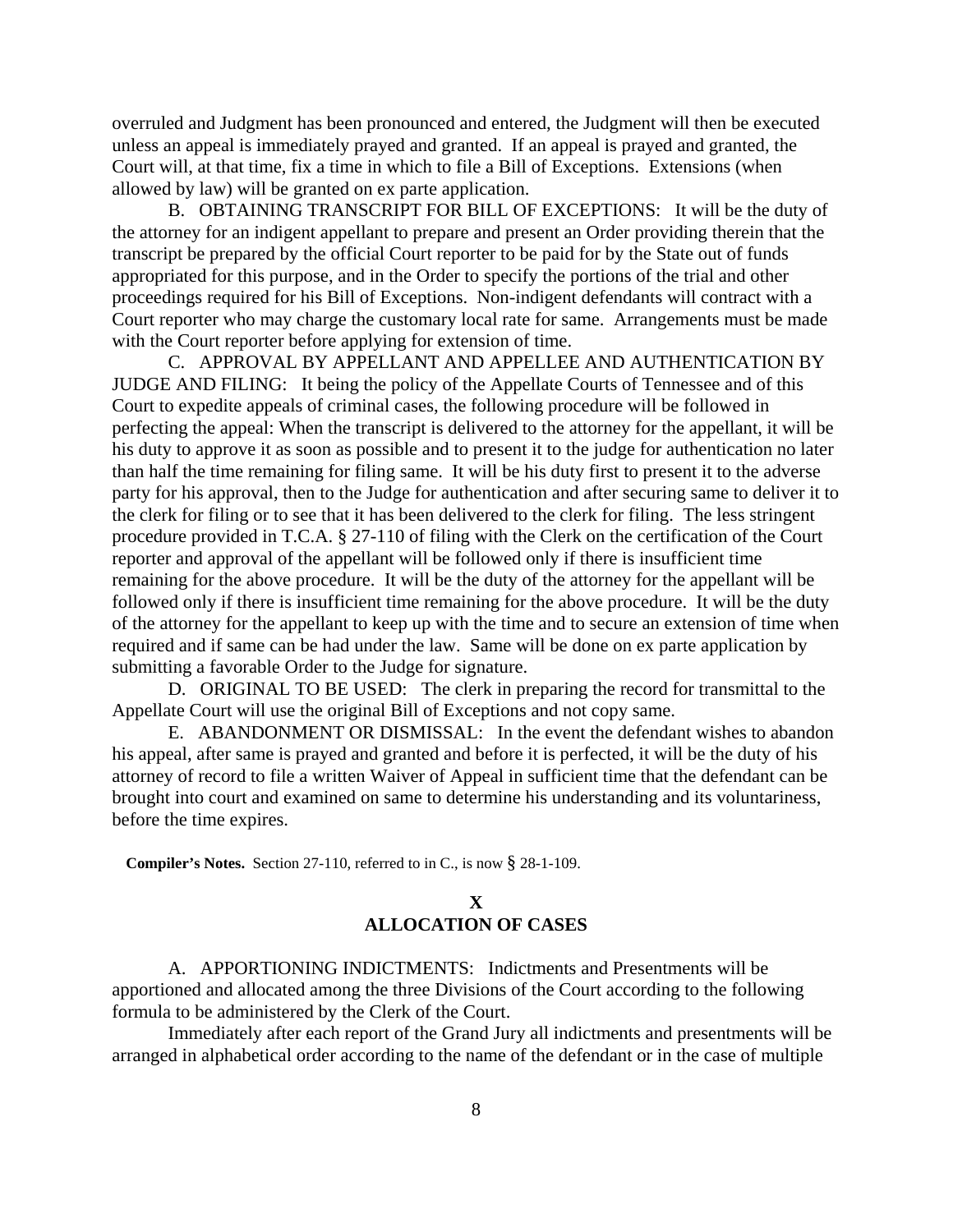<span id="page-8-0"></span>defendants jointly indicted according to the name of the first named defendant. The cases will then be entered into the "Grand Jury Reporting" computer program. After entry the cases will be apportioned and allocated among the three Divisions of the Court by a specially designed computer program.

After entry into computer and automated numbering, all indictments for the same defendant will be grouped with the lowest numbered case for that defendant and for purposes of allocation the group will thereafter be treated as a single case. If two or more indictments are returned charging different defendants with the same offense or with offenses growing out of the same transaction, the higher numbered case or cases will be grouped with the lowest numbered case and the group thereafter will be treated as a single case for the purpose of allocation.

B. NON-JURY AND APPEAL CASES: The Judges of the three Divisions will share equally the responsibility of hearing non-jury and appeal cases except matters that have been presented to a Judge for issuance of extraordinary process in which case that Judge will hear and determine that case. All other non-jury and appeal cases not otherwise provided for in these rules or by law will be docketed by the Clerk in the order in which they are received and filed and an allocation made weekly with each Judge getting every third case. In the event of multiple cases for a single defendant, all cases as to that defendant will be treated as a single case for purposes of allocation.

C. PREPARATION OF LISTING OF CASES AND ARRAIGNMENT DOCKETS: A listing of all new indictments assigned in each division will be made following the allocation and assignment, and an arraignment docket will be prepared for each division for all cases thus assigned after the Grand Jury report plus all cases made current by apprehension of the defendant or otherwise restored to the docket, and all cases continued or specially set, and all non-jury and appeal cases not otherwise set.

D. WAIVER OF GRAND JURY: In misdemeanor cases where the defendant desires to waive indictment and trial by jury under the provisions of Chapter 868 of the Private Acts 1937, the defendant will present a written motion to the Judge, and upon the granting of the motion, the case will be scheduled for hearing by the presiding Judge.

# **XI GRAND JURY**

A. JURISDICTION: Each Judge will have exclusive jurisdiction during his term over all cases pending before the Grand Jury, and such jurisdiction continues until such time as cases are assigned to one of the three Divisions of Criminal Court.

The Judge of each Division will have jurisdiction over and responsibility for the Grand Jury for a period of four (4) months each year.

B. EMPANELING: Two Grand Juries, a regular jury, and a concurrent jury will be empaneled on a date selected by the Judges presiding over the juries, to serve for a period of four (4) months unless earlier discharged.

C. SESSIONS: The first session of each Grand Jury will begin on the day it is empaneled, and continue until the work assigned is completed and report to the Court made. Thereafter, it will convene at least one day each week, as designated by the Court, and continue in session until the work assigned is completed and until report is made to the Court.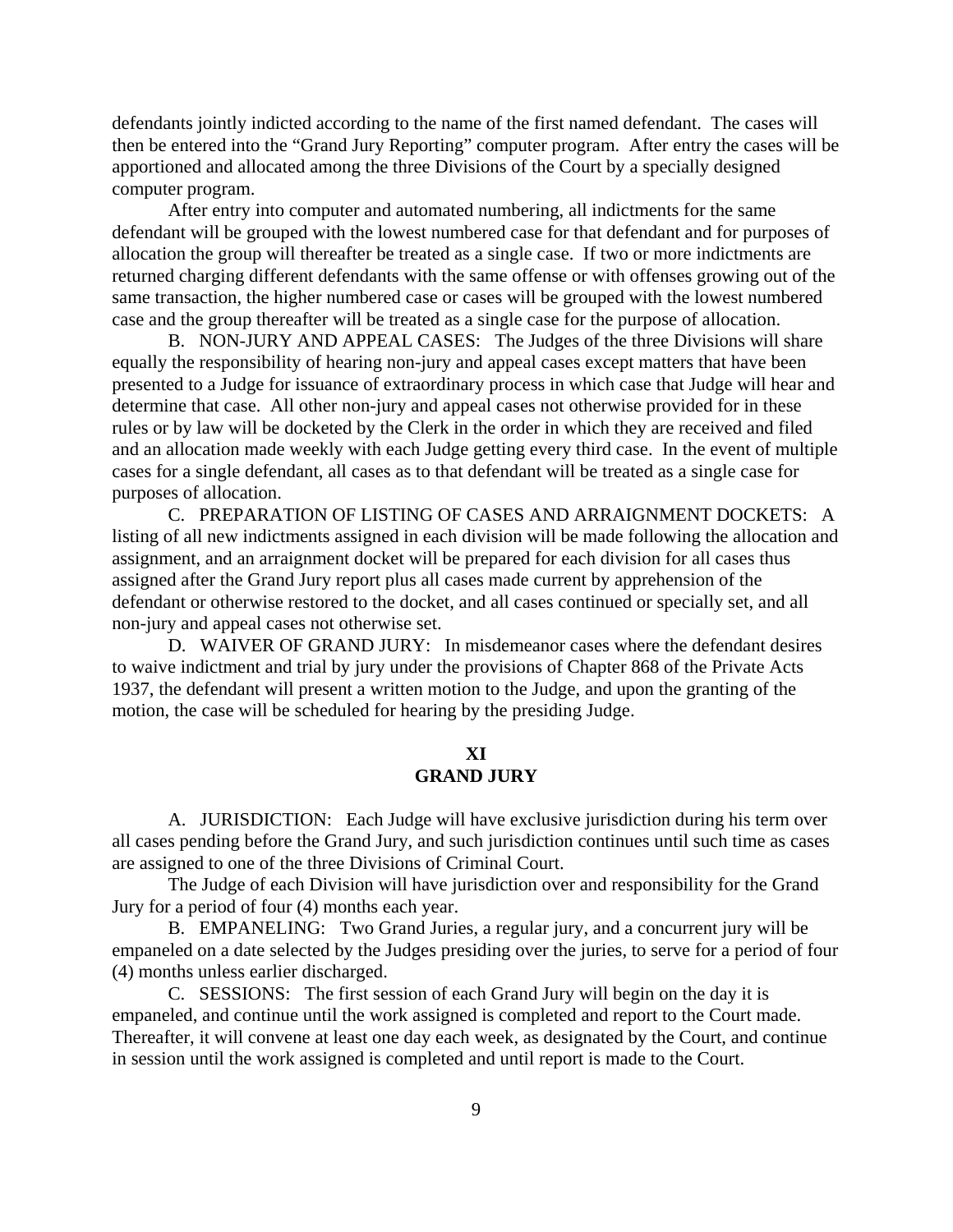<span id="page-9-0"></span>D. SCHEDULING: Cases will be scheduled by the Clerk, under such direction and supervision of the Judge as he may care to exercise, within two weeks when possible but in any event at the earliest possible date after the bound-over warrant is received in the Clerk's office. Priority will be given to jail cases.

E. WITNESSES: Witnesses whose names are listed on the warrants in bound-over cases, together with the prosecutor shown on the warrant, will be summoned by the Clerk to appear at the session to which such case is assigned; but the Clerk will not issue subpoenas for any other witnesses except on signed written request of the District Attorney General, or by the foreman of the Grand Jury or by the Jury, or by Order of the Court.

When the Grand Jury desires the attendance of witnesses for inquiry into any matter within its province, the same will be made known to the Clerk by written request signed by the Foreman or by the entire Grand Jury, and the Clerk will issue subpoenas for such witnesses to appear at the designated time. Such request must list the names of the witnesses and their addresses, and may state the matter into which such inquiry is to be made, or may state that the witnesses are to be summoned for General Information; but no witnesses may be summoned from out of State, or at an unusual distance except by Order of the Court approving such subpoena and the expense incident thereto.

### **XII**

### **BAIL BONDS, FORFEITURES AND RELIEF**

A. When a preliminary forfeiture is taken on a bail bond, and when scire facias has been issued and served upon the parties, or any party thereto, including the defendant and the sureties, unless such parties shall waive hearing thereon and allow the final forfeiture to be by default, such principal and sureties shall, within the time allowed by law for pleading, file such pleading as is proper to present whatever defense which shall be advanced, showing why final forfeiture should

not be taken or stating grounds for any relief which may be prayed. When such pleading is filed, such hearing for final judgment or for relief will be assigned to the Bond Docket on the second Tuesday of the following month. If no pleading is filed, or if filed and not presented at the regular time for hearing, such forfeiture shall be entered as by default. All matters on forfeiture

or relief on bail bonds shall be heard in open Court on the last Motion day of the month.

B. When a professional bonding company obtains relief on a forfeited bond by the Court entering an order relieving the surety of further liability upon their [its] paying a judgment plus costs, the said bondsman will make payment of said judgment and costs within thirty (30) days from the date of such order.

In the event the bondsman fails to make the payment required, within the time prescribed, the judgment of forfeiture or final judgment heretofore entered against the said bondsman will remain in full force and effect, and the Clerk will proceed against the said bonding company in the manner prescribed by law in such matters. The Clerk will also remove the said bonding company's name from the list of qualified bondsmen.

C. No bondsman or bonding company shall be accepted by the Court who has conditional forfeitures against him or it, in an amount equal to or exceeding the amount or his or its qualification; nor will any bondsman or bonding company be accepted by this Court who has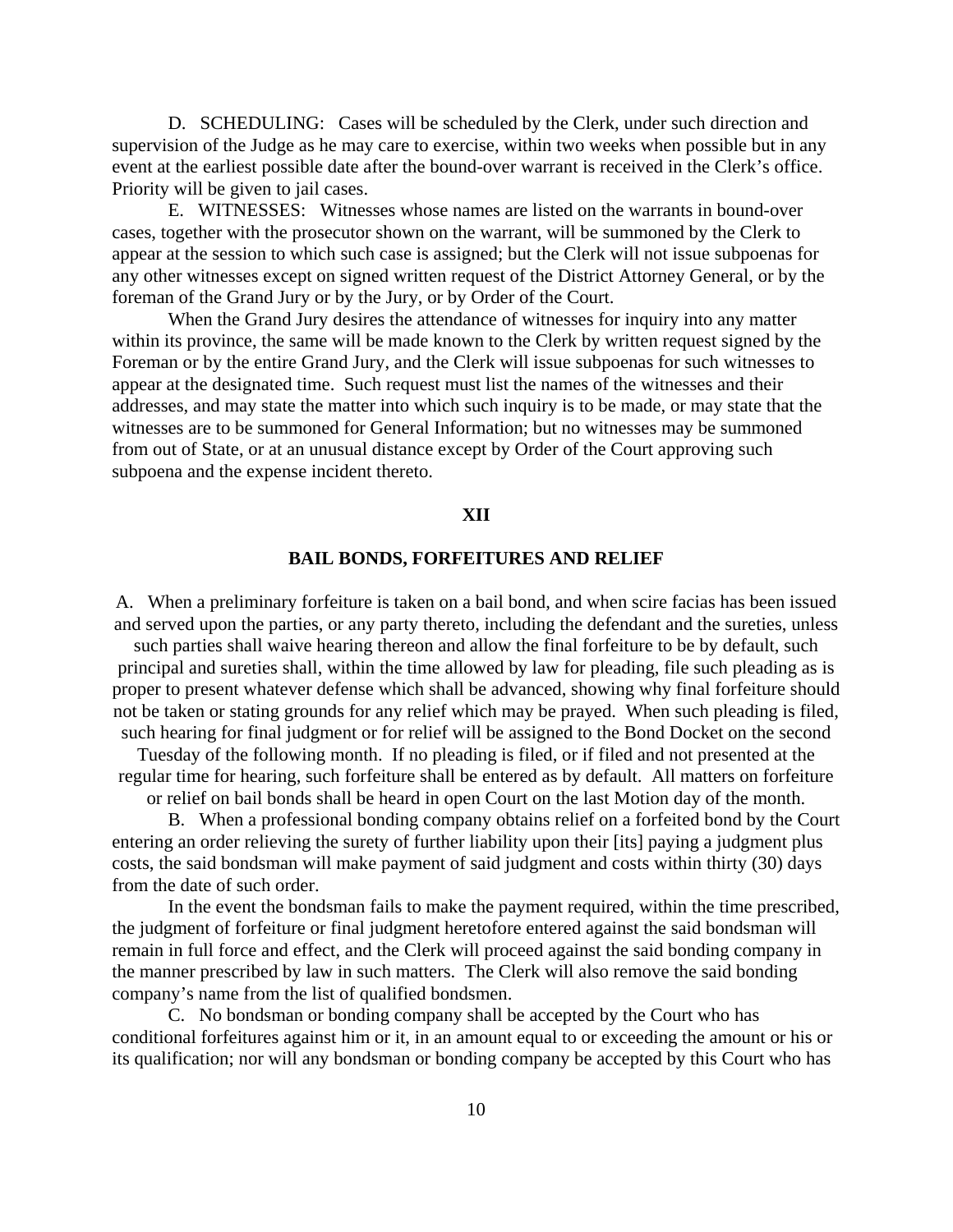<span id="page-10-0"></span>a final forfeiture bond outstanding against him in any amount, after the term in which such final forfeiture is taken is closed, unless settlement of the forfeiture has been made by the surrendering of the defendant in Court or the payment of the final judgment rendered by the Court on said bond, except that in the discretion of the Court such settlement may be continued from time to time for good cause shown.

D. No individual, professional bondsman, or bonding company is authorized to sign appearance bonds for Criminal Court, exceeding the qualification of said individual, bondsman or bonding company, for any one defendant.

E. The Clerk of the Court will notify the Judges in the event any of the professional bondsmen fail to make the semi-annual report as directed by T.C.A. § 40-1403.

F. Any person or persons, other than professional bondsmen, who desire to qualify to sign a bond or bonds for a defendant's appearance in Criminal Court must meet the following requirements:

- 1. The property (real estate) to be used as collateral must be free and unencumbered by any lien, mortgage or liability whatever.
- 2. The value of the property must equal one and one-half times the amount of the bond.
- 3. All parties to the deed of ownership of such property, being used as collateral, must sign both the bond qualification form and the appearance bond. (Both man and

wife). The qualification form must be signed in the presence of the Clerk of the Court, his deputy or other person qualified to administer oaths.

G. In the event anyone desires to make a cash deposit in lieu of bail, for an individual's appearance before the Criminal Courts, the official or his deputy accepting the cash deposit shall follow the procedure outlined below:

- 1. The person making the cash deposit shall be informed that the monies so deposited in lieu of bail becomes the property of the defendant, and is subject to any fines and costs that might be levied against the said defendant.
- 2. At the time the cash deposit is made, a bound-over bond form shall be marked CASH BOND and executed by the defendant placing his signature and address thereon and
- the official or his deputy accepting the cash deposit shall ascertain the name and address of the person making the deposit and shall inscribe same on the bond form. The bond form so executed shall accompany the cash deposit when submitted to the Criminal Court Clerk.
	- 3. Personal checks shall not be accepted as a cash deposit in lieu of bail.

**Compiler's Notes.** The bracketed word in B. Section 40-1403, referred to in E., is now § 40-11-303. was inserted by the computer.

### **XIII**

#### **ARTICLES OF EVIDENCE**

A. All property of any kind or nature, used or to be used on behalf of the State as evidence in the trial of criminal cases, will be kept and maintained under the supervision and control of the District Attorney General.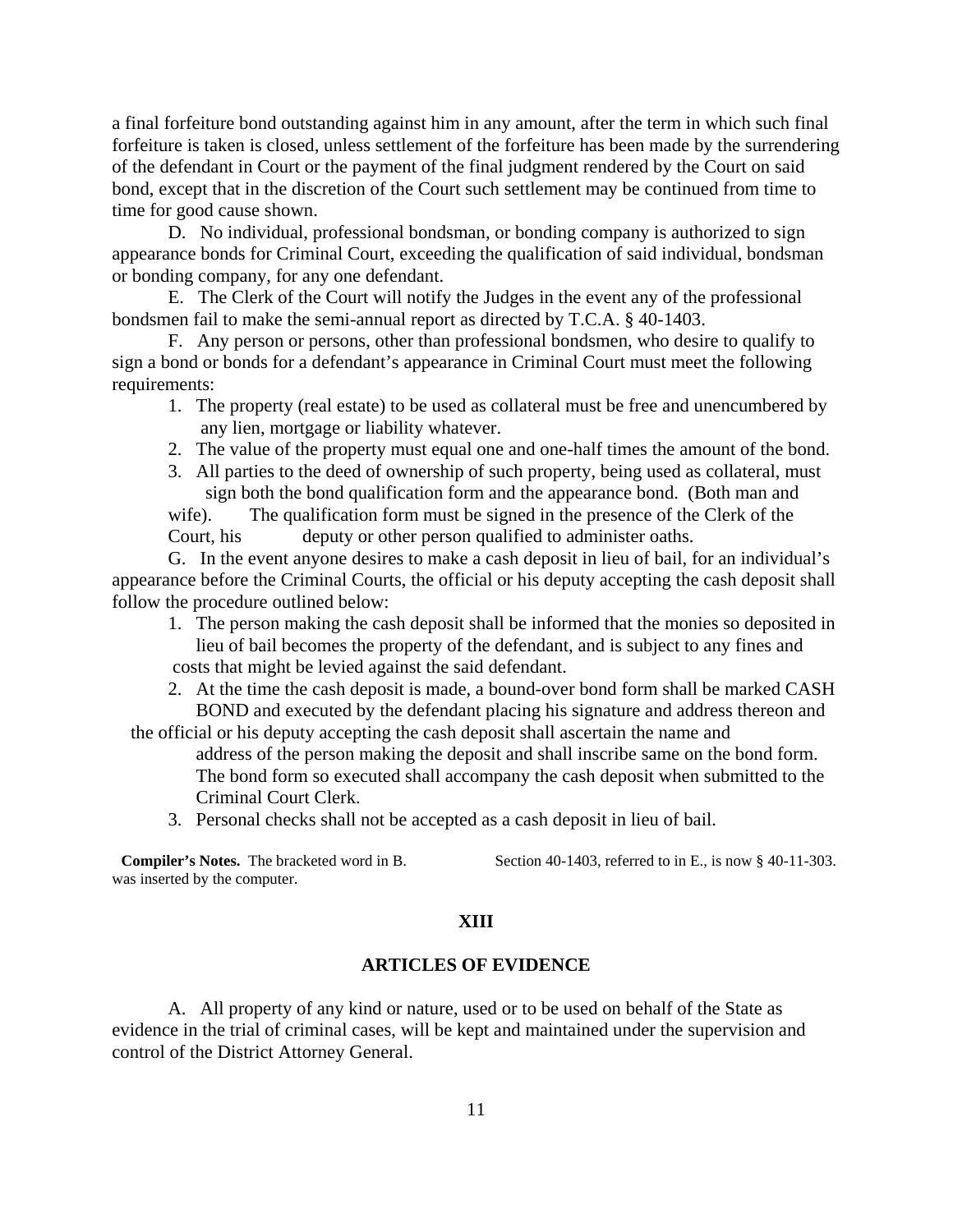<span id="page-11-0"></span>B. As soon as possible after a defendant has been bound to the Grand Jury, all such property except as noted hereinafter will be delivered on a receipt system to the office of the District Attorney General for safe keeping, use as evidence and, at the direction of the Court, for final disposition.

C. If such property shall be deemed by the District Attorney General to be too bulky or in too large a quantity for custody or storage by him, he will direct the policing agency involved to furnish him a list of such property, along with a complete description thereof, and said policing agency will thereafter be responsible for the storage, custody and production of such property in Court upon trial of the case.

### **XIV**

## **COURT FILES**

A. All papers and records of the Court shall, at all times, be under the custody and control of the Clerk, who will be responsible for their safekeeping; and no person except the Clerk and his deputies will be allowed access to the files in which records are kept, or allowed to remove any record there from.

B. No files shall be withdrawn from the Clerk's office to be taken to the Court room, by any one but the Judges of the Court, the Clerk or his deputies, or by attorneys upon permission of the Clerk.

C. No files shall be withdrawn from the Clerk's office by attorneys without first obtaining written permission of the Court and furnishing the Clerk with a receipt therefore.

D. The District Attorney General and his assistants will be permitted to withdraw case files from the Clerk's office upon receiving the Clerk's permission and upon furnishing the Clerk with a receipt for each file so removed.

#### **XV**

#### **TAXING COSTS IN CASES OF MULTIPLE DEFENDANTS**

In accordance with TCA § 40-28-401 in cases wherein two or more defendants are jointly indicted and judgment against defendants is entered by the Court on different dates and judgments involve the payment of costs of the case, the Clerk of the Court is authorized to tax the costs in the case in the same manner as if the defendants were indicted individually.

 **Compiler's Notes.** The reference to § 40-3326 has been changed to § 40-28-401.

## **XVI**

### **NEWS MEDIA COVERAGE**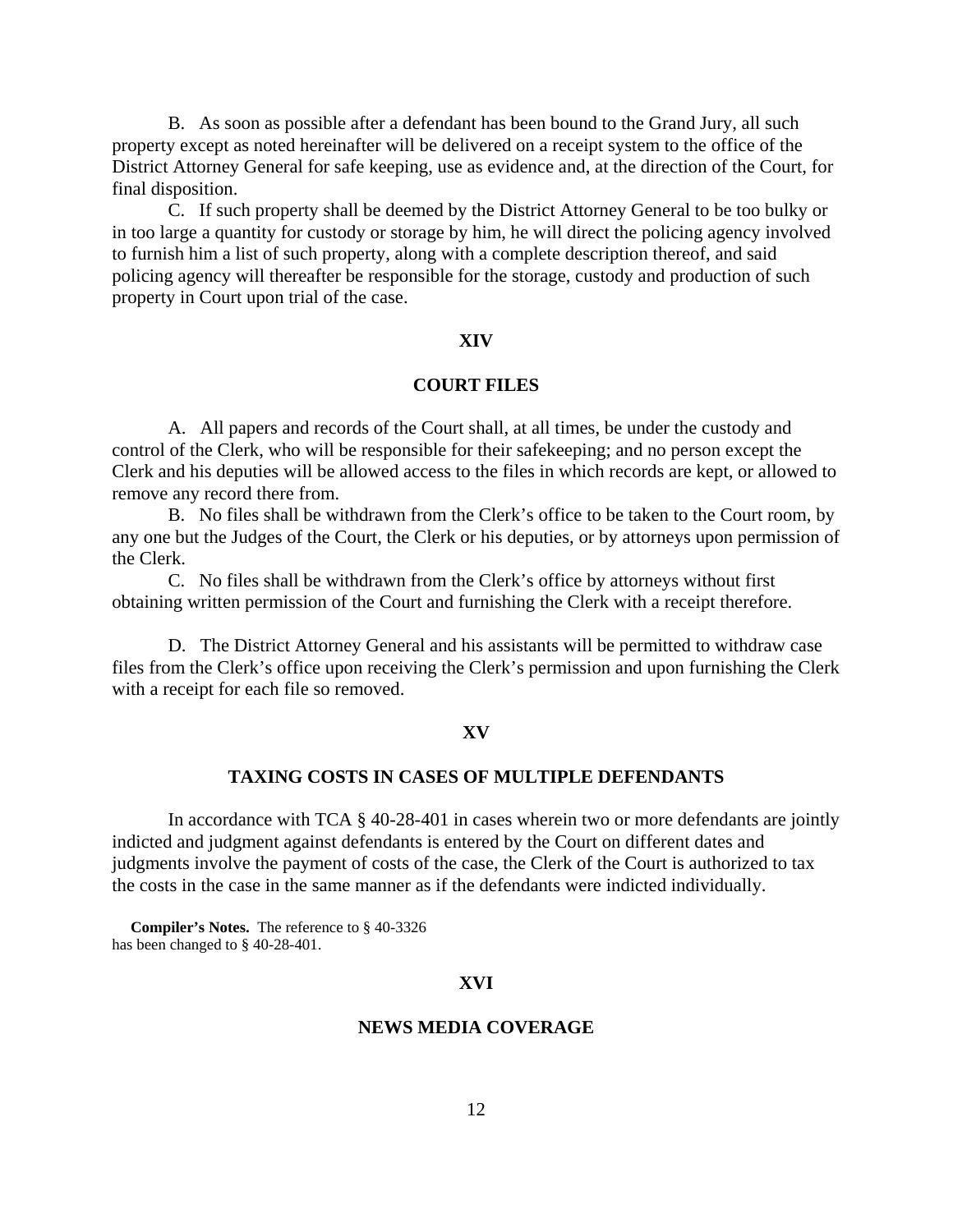#### A. **Audio — Video — Photographic Equipment.**

1. There will be permitted one television camera in a ceiling-mounted stationary location in each courtroom. The design of the facility shall be subject to the approval of the trial judge. Provisions may be made therein for equipment with audio, still photography, and electronic recording capability. All facilities and equipment will be designed, and all activities conducted, so that those in the courtroom will be unaware of the operations.

 a. The video recording will be done with available light and without any movement of camera and/or operator, other than necessary and incidental re-loading and/or similar technical maintenance of an ongoing recording. The audio recording will be done in such a manner that any receiving devices are unobtrusive and there are no wires in any way interfering with court proceedings. The trial judge shall approve the placement of all microphones and wires.

 b. The audio and video system shall be controlled from a mobile van, or similar facility, located outside the building. The operator will at all times be alert to the trial judge's rulings with respect to the suspension of the operation of both the video and/or the audio system as provided herein. The trial judge will have a control to cut off the system if he deems it necessary.

2. Upon request, communicated through the bailiff, the trial judge may allow wireless audio recording devices to be operated in the courtroom if they are not bulky, obtrusive, or noisy. The operator of any such recording device may sit at any place in the courtroom approved by the trial judge but shall not move from place to place except during recesses. All recording devices must be carried upon the person of the operator and under no circumstances shall be left unattended in any location.

3. No other television, camera, video, audio, electronic recording, and/or photographic equipment or devices will be permitted on the third floor (except within the confines of, and accesses to, the District Attorney's office) at any time during any judicial proceeding. A trial judge may authorize specific exception for investitive or ceremonial events.

4. The three local affiliates of national broadcasting systems will pool the video and audio reception and distribute it without editing to themselves and any other media or persons the trial judge authorizes. The video system must be accessible to news media from outside the Chattanooga area when requested. The audio signal must be available to radio stations. All media persons who desire video or audio recordings of trials may apply to the trial judge for authorization to have access to the video and audio recordings by the single camera and single audio system provided by this Rule.

5. This Rule in no way affects the presence of any and all media persons who wish to attend and record the proceedings by writing, diagram or artistic rendition upon paper of reasonable dimension.

### B. **Notice, Consent, Limitations.**

6. In all criminal proceedings, there will be no photographing, recording or broadcasting by television or radio unless all accused persons shall have affirmatively given their written consent thereto.

7. The trial judge shall notify witnesses, parties and attorneys to a proceeding that is being photographed, recorded, or broadcast that they have a right to object to the media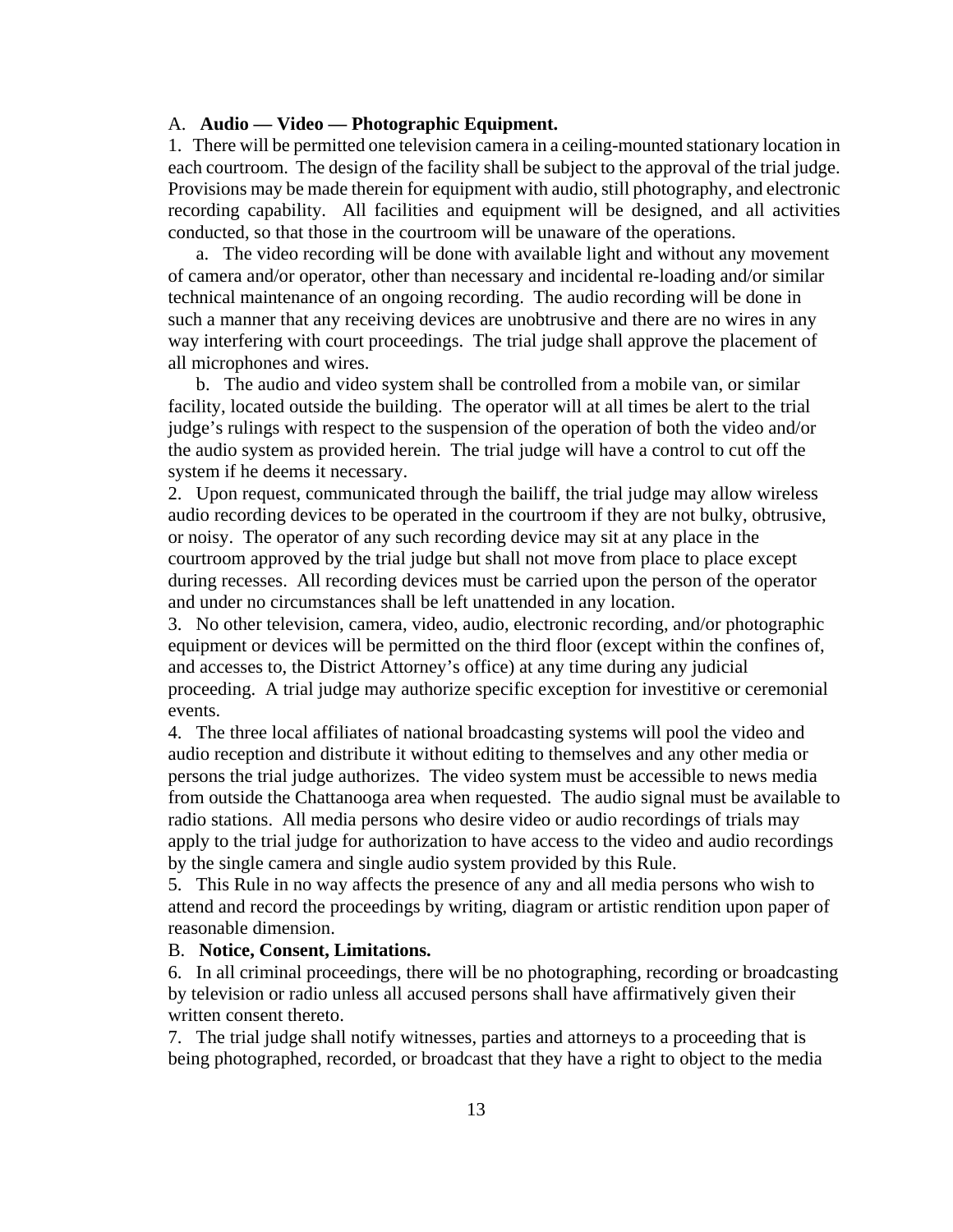coverage. The judge shall immediately suspend or stop any photographing, recording or broadcasting by television or radio at any time that any witness who is preparing to testify, the parent or guardian of any witness who is a minor, or a party or attorney expressly objects to the photographing, recording or broadcasting by television or radio. Objections by an attorney or party will suspend all further media broadcasts, photographs or recordings. Objections by a witness will suspend media broadcasts, photographs or recordings as to that person only.

8. No juror or prospective juror will be photographed by the video camera or recorded upon the audio system. No juror will be photographed, interviewed or in any way recorded or contacted at any place, in or out of the Court, prior to the conclusion of the trial.

 9. There shall be no audio pickup or broadcast of conferences which occur in a court facility between attorneys and their clients, between co-counsel of a client, between counsel and the presiding judge held at the bench or of proceedings held in camera. 10. The trial judge shall immediately suspend or stop any photographing, recording or broadcast as set forth in this Rule whenever in his discretion the proceedings appear in immediate danger of becoming prejudicial.

### C. **Other Provisions.**

11. Interviews of parties, attorneys, witnesses and other participants may not be conducted on the third floor. However, members of the media may contact such persons and request such interviews to be conducted elsewhere, provided that public use of passageways, halls, stairs, and elevators does not become impaired.

12. This Rule does not apply to the use of electronic or photographic means or equipment used in the presentation of evidence, the perpetuation of a record, or other purposes of judicial administration.

13. The provisions of Supreme Court Rule 10, Canon 3A(7) apply hereto. Members of the media covering proceedings in Criminal Court shall familiarize themselves with and abide by the Media Guidelines as set out therein.

14. The provisions of Supreme Court Rule 30 apply hereto:

**Discretion of Presiding Judge.** The presiding judge has the discretion to refuse, limit, terminate, or temporarily suspend media coverage of an entire case or portions thereof, in order to: i) control the conduct of the proceedings before the Court; ii) maintain decorum and prevent distractions; iii) guarantee the safety of any party, witness, or juror; and iv) ensure the fair administration of justice in the pending cause. The presiding judge

shall enter written findings of fact after an evidentiary hearing detailing the substantial evidence required to support his or her order under this section.

15. The foregoing provisions apply to all trials, hearings, and other judicial proceedings, including recesses, in each Division of the Criminal Court in the proposed Courts Building. The provisions also apply to the present Justice Building to the extent that they are physically feasible, subject to such ad hoc modifications as the trial judge may deem appropriate.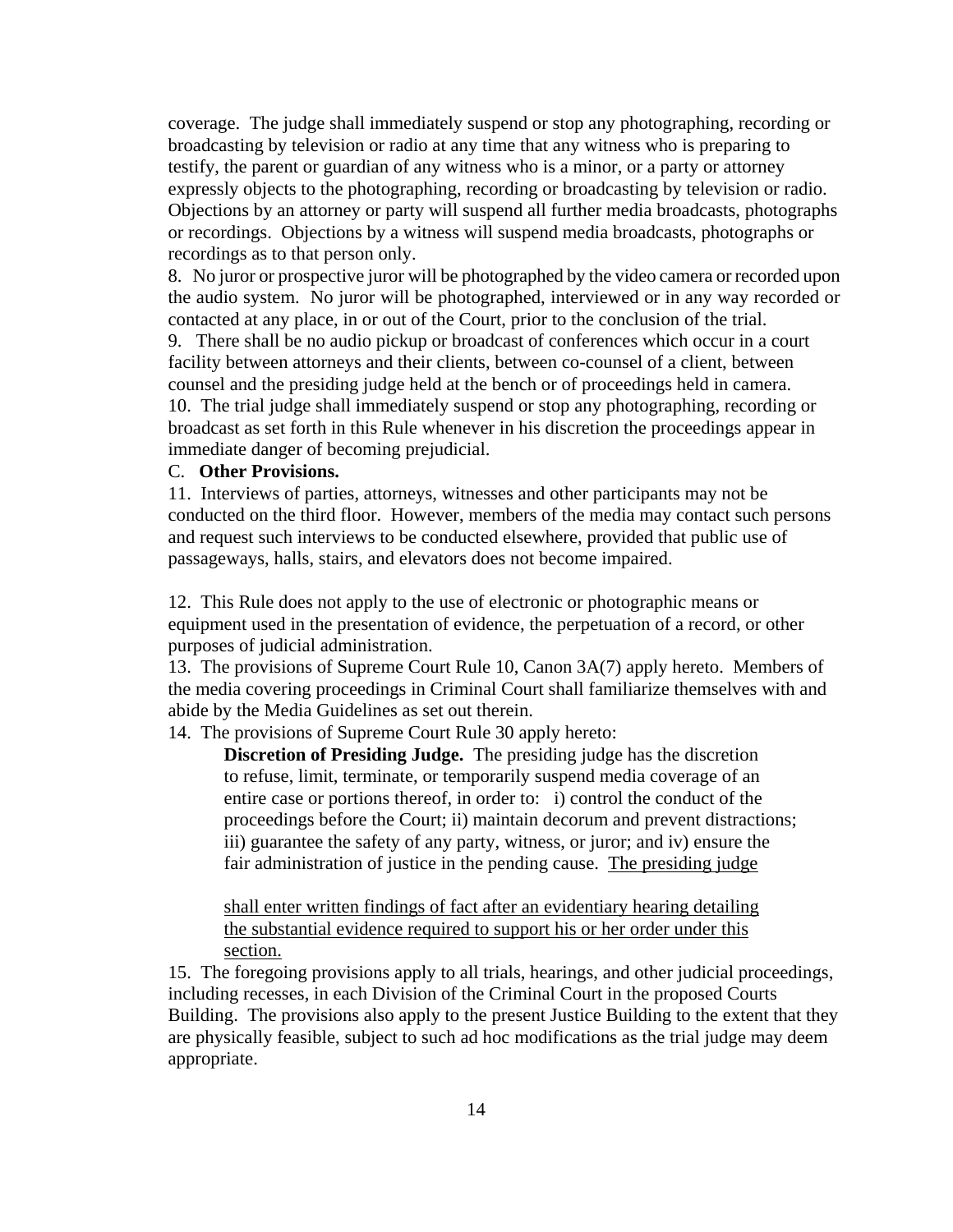<span id="page-14-0"></span>16. This Rule shall take effect upon its approval by the Supreme Court of Tennessee. [Adopted January 3, 1990, approved by Supreme Court March 2, 1990.]

## **BONDING COMPANY RULES AND REGULATIONS**

# I. PETITIONS FOR APPROVAL:

A. All petitions for approval of a new company must be in a form similar to the one provided by the Criminal Court Clerk's office. Petitions must have a street address and business telephone number for the bonding company office. Bonding companies must have a business license.

B. Petitions for approval of a new company shall be heard by the Criminal Court Judges of the  $11<sup>th</sup>$  Judicial District of Tennessee sitting en banc on the second Tuesday of each month. Petitions to be considered must be filed with the Criminal Court Clerk's office by four o'clock (4:00) P.M. two (2) weeks prior to the hearing.

II. COLLATERAL:

A. Effective September 1, 1997, any person filing a petition to open a professional bail bond company in Hamilton County is required to post a minimum of Forty Thousand Dollars (\$40,000.00) in cash with the Criminal Court Clerk, as security for bail bonds written. No real or other personal property collateral will be approved by the Court. An approved Bonding Company may post additional cash collateral in increments of \$1,000.00 with the Criminal Court Clerk at any time.

- 1. This collateral may be in the form of one or more Certificates of Deposit issued by a federally insured financial institution chosen by the Criminal Court Clerk. Such Certificate of Deposit shall be issued to the Criminal Court Clerk as Trustee for the bonding company, and shall require either the signature of both the Clerk and the owner of the company, or a Court Order, before being withdrawn.
- 2. A Certificate of Deposit shall not exceed a face value of \$10,000.00, and its term shall be for a period of time not to exceed one year. Any interest accruing on the Certificate of Deposit will not be considered as additional collateral and shall be paid by the financial institution to the bonding company upon maturity of the Certificate. Any notices or statements issued by the financial institution shall be mailed to both the Criminal Court Clerk and the bonding company.

B. Those companies previously qualified with real estate posted as security with the Criminal Court Clerk must have on file current proof of ownership, a certified title search stating there are no liens on the property, an appraisal of such property with the Criminal Court Clerk, and certified proof that no taxes are due. The property appraisal must have been conducted within one year of the date of the filing and must be certified by a licensed property appraiser. Such proof of ownership, statement of liens and tax receipts must be filed annually along with the semi-annual report due July  $15<sup>th</sup>$ , and each July  $15<sup>th</sup>$  thereafter.

- 1. For the purpose of collateral, real property will have a maximum value, regardless of the appraisal, of \$25,000.00.
- 2. Effective July 15, 1995, no real property shall be accepted as collateral or security, nor shall there be any real property substitutions.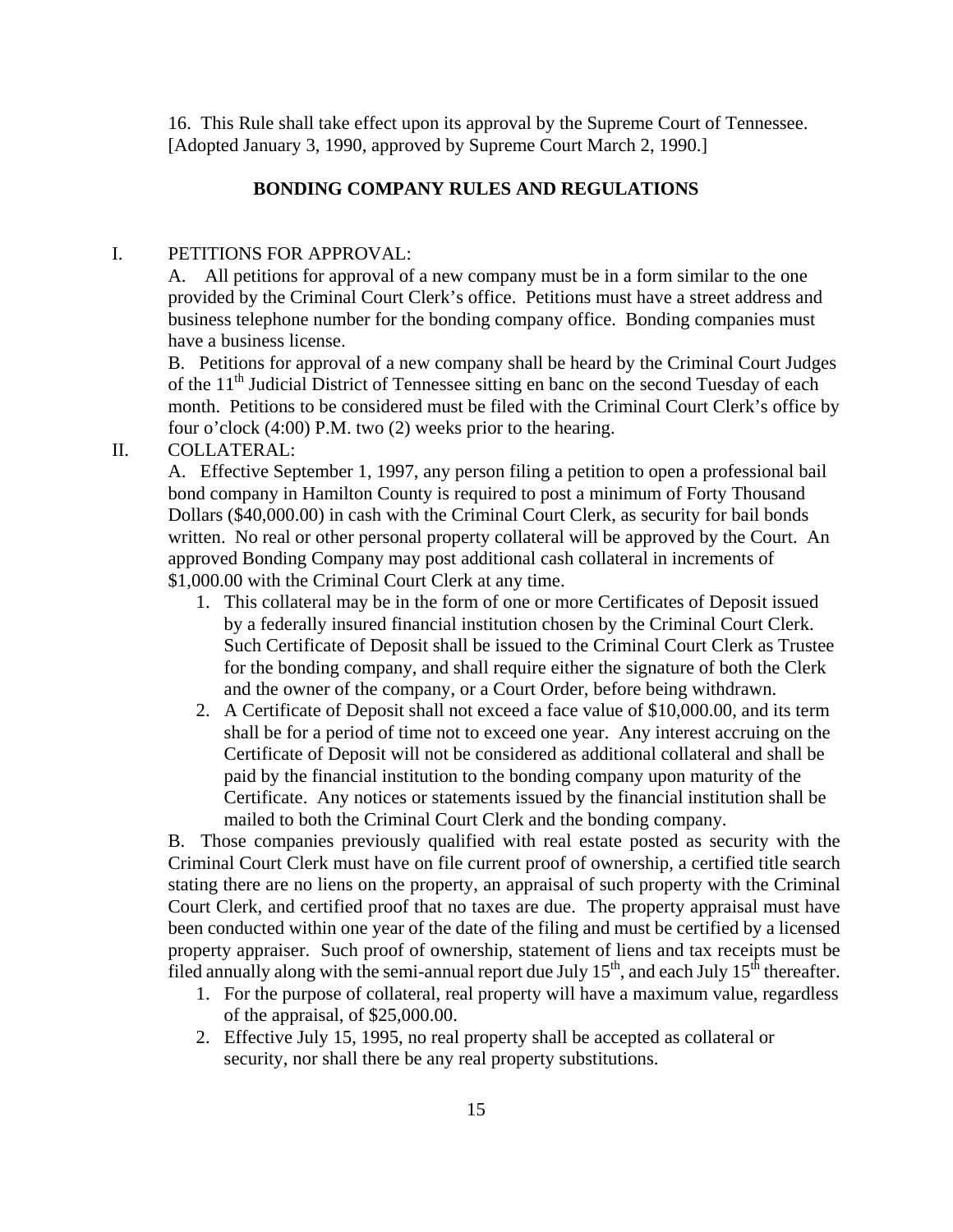C. Any bonding company sold or transferred to another person for any reason must meet all guidelines and requirements in effect at the time of court approval as if for a new company, unless otherwise ordered by the Court for good and sufficient cause. The Court must approve all transfers and/or sales before any liability of the previous owner is released by the Court.

# III. LIMITS:

A. Any company approved by the Court, and operating on posted cash collateral may write total bonds in an amount equal to ten (10) times the amount of the cash collateral posted with the Criminal Court Clerk.

 1. A bonding company may be allowed to write any one bond for any one person in an amount equal to one half (50%) of the total collateral posted.

B. A bonding company having real property posted as collateral, and complying with these rules, will be allowed a total bond limit in an amount equal to (a) ten times the appraised value of the property or (b) \$175,000.00, whichever is less.

C. The Criminal Court Clerk shall review all bonding companies' outstanding bonds, forfeitures, and final judgments on a monthly basis. The Clerk shall notify the Criminal Court Judges and the Sessions Court Judges and all jails within Hamilton County of those bonding companies that have exceeded their allowed limits.

1. A bonding company exceeding its total allowable bond limit shall be removed from the list of approved bonding companies. A company exceeding its limits shall not be allowed to write any bail bonds until the outstanding bonds are within the company's allowable limits.

## IV. FORFEITURES:

A. The Criminal Court Clerk shall notify each bonding company of every forfeiture for which that company is responsible. Notices of forfeiture, or Scire Facias, shall be made available for each company to pick up on a weekly basis.

1. The bonding company shall pick up all Notices each week and shall sign and date a duplicate copy indicating date of receipt.

B. Bonding companies will be allowed total forfeitures in Hamilton County Sessions Court and Hamilton County Criminal Court, combined, in an amount equal to the amount of collateral posted.

1. Bonding companies that are within their forfeiture limit will be allowed 180 days beginning when the forfeiture was taken, within which to surrender the defendant to the Court, before a Final Judgment will be issued requiring the bonding company to pay the amount of forfeiture.

C. Bonding companies that have exceeded their forfeiture limit at the time of the monthly review by the Clerk shall be removed from the list of approved companies and shall not be allowed to write any bail bonds until the forfeitures are again within the company's allowable limits. A company has exceeded its forfeiture limit when the sum of conditional and final forfeitures in the Hamilton County Criminal Court plus the sum of final forfeitures in the Hamilton County General Sessions Court exceeds the amount of collateral posted and pledged with the Criminal Court Clerk.

D. No petition or request for relief on forfeited bail bonds will be considered in Criminal Court and/or Sessions Court unless such petition or request is accompanied by: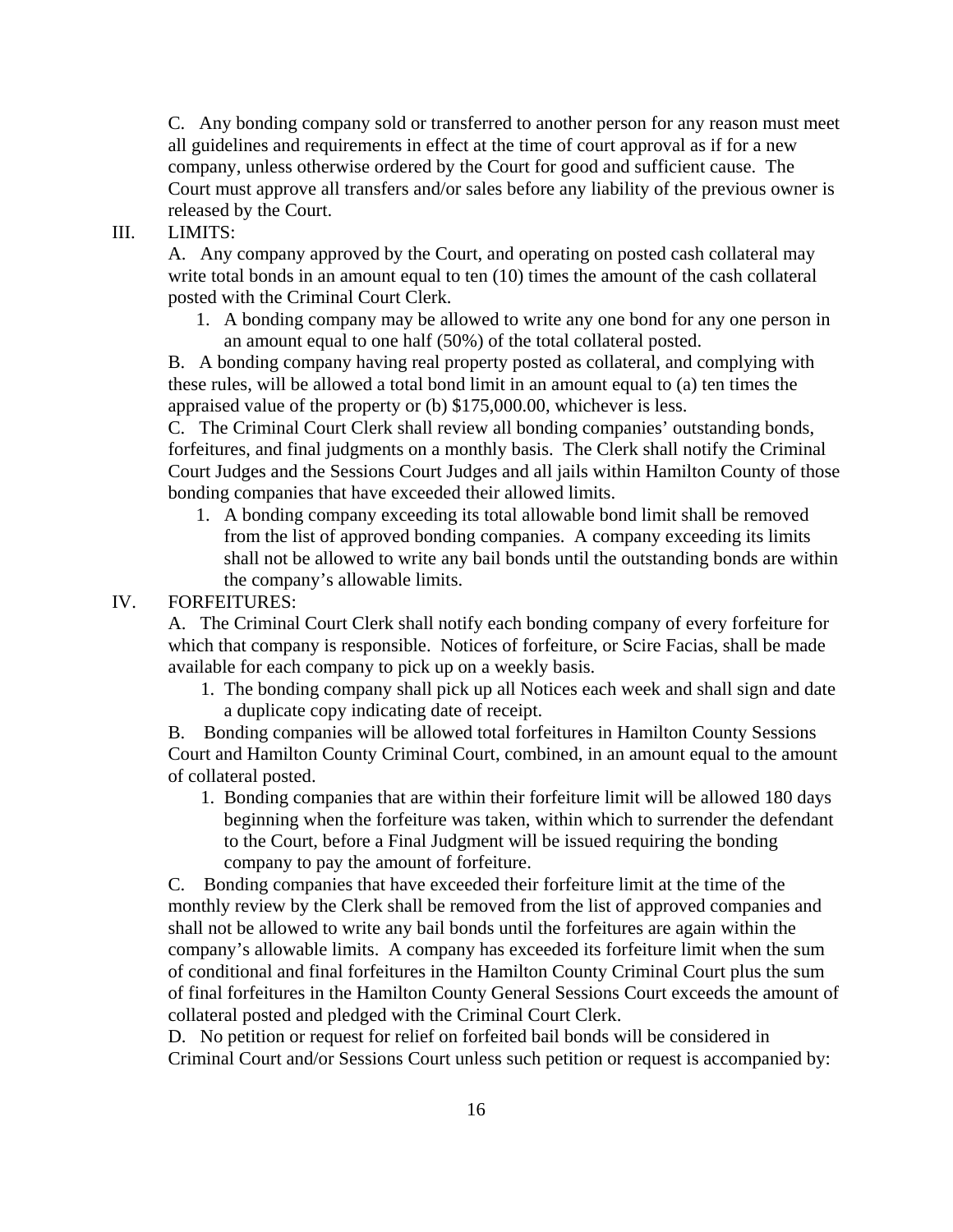- 1. The duplicate copy of the receipt required by TCA 40-11-304; and
- 2. A sworn statement specifically describing any collateral security and its value, or a sworn statement that no collateral security was taken by a bonding company and/or its agent; and
- 3. A sworn statement describing any indemnity, guarantee, promissory note or any other agreement made by any person regarding reimbursement to the bonding company and/or its agent in the event of forfeiture, or a sworn statement that no such agreement exists; and
- 4. A sworn statement describing all monies paid to the bonding company and/or its agent regarding original bond and/or indemnity and any balance due, if any; and
- 5. A sworn statement describing any expenses actually incurred and paid by the bonding company and/or its agent with receipts of same attached; and

6. A sworn statement describing the last known address or location of the defendant. E. In the event of a final forfeiture, upon the surrender of the defendant as a direct result of the bondsman's efforts, and for a period of time not to exceed two years from the date of forfeiture, the bondsman may file a Petition with the Court requesting a refund of the payment previously made to the Court. Any refund, and the amount of same, shall be in the sole discretion of the Court after a hearing. In no event will court costs paid by a bondsman pursuant to a final forfeiture be refunded by the Clerk.

# V. SURRENDERS:

A. A bondsman or his/her agent attempting to surrender his/her principal must comply with TCA 40-11-137.

1. All surrenders, including those done in open court, must be by means of a certified copy of the bail bond provided by the Criminal Court Clerk and filed with the Clerk. Pursuant to TCA 40-11-137, surrenders by a bondsman must be for good cause and approved by the Court in which the case is pending.

B. The following procedures are to be followed for the surrender of a defendant when no capias has been issued for the defendant's arrest:

- 1. During normal business hours any bondsman wishing to surrender a defendant may get a certified copy of the original bond undertaking from the Criminal Court Clerk's office along with a Notice informing the defendant about the right to a surrender hearing.
- 2. After normal business hours, a bondsman may receive a certified copy of the bail bond from the annex office of the Criminal Court Clerk currently located at the Hamilton County Jail.
- 3. The defendant must be given a copy of the Notice and sign the Notice indicating its receipt. In the event that a defendant refuses to sign the Notice, the Hamilton County Sheriff or his/her representative may sign the Notice as a witness that the Notice was given to the surrendered defendant.
- 4. The defendant may then be surrendered to the custody of the Hamilton County Sheriff who shall sign the certified bond and then return the signed certified bond to the surrendering bondsman.
- C. The surrender hearing shall be held on the morning following the surrender prior to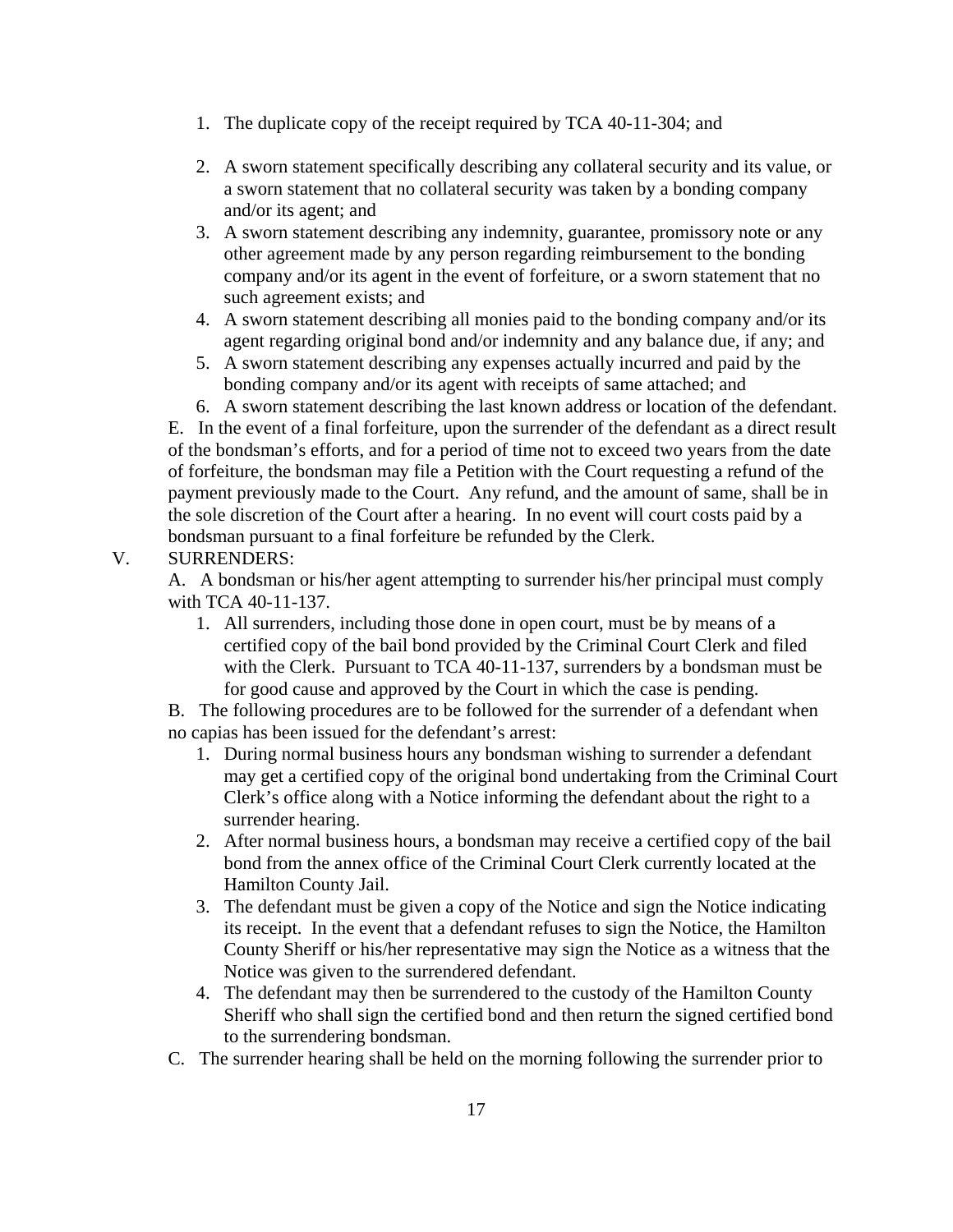the Court's regular docket.

- 1. The surrendering bondsman shall take the certified bond form signed by the Sheriff and the Notice signed by the defendant to the Court having jurisdiction over the matter. At that time the surrendering bondsman must be present and a sworn affidavit must be presented to the Court setting forth in detail:
	- a. The reason(s) for surrender; and
	- b. Any indemnity or guarantee received by the bonding company and/or its agent; and
	- **c.** Any collateral or payment received by the bonding company and/or its agent, along with a copy of the receipt verifying the amount of payment.

D. The Court shall then determine whether the surrender was for good cause. If the Court finds that the surrender was for good cause, the Court shall approve the surrender by endorsement upon the certified bail bond or by other writing. If the Court finds that the surrender was not for good cause, it may order the defendant released upon the same undertaking, and/or impose any other conditions within its discretion as provided by law. The Court shall also make a finding of the amount, if any, of the premium to be refunded and to whom.

 1. It shall be the duty of the surrendering bail bondsman to deliver the original court signed certified bond or other written approval to the Clerk in order to be relieved of responsibility.

E. A bonding company or agent wishing to surrender his or her principal must surrender that principal for each and every charge or case pending against that principal for which the company or agent has written a bail bond.

## VI FINAL JUDGMENTS:

A. Any final forfeiture judgment must be paid within thirty (30) days of the date of judgment. A company having an unpaid final forfeiture judgment at the end of thirty (30) days shall be removed from the approved list and not allowed to write bail bonds in Hamilton County until the judgment is paid and/or the Bonding Company is reinstated by Court Order.

- 1. In the event that a bonding company fails or refuses to pay a Final Judgment within the allowed thirty (30) days, the Criminal Court Clerk shall request a Court Order requiring an amount necessary to satisfy the judgment to be deducted from that company's collateral.
	- a. In the event that it becomes necessary for the Clerk to deduct the amount of judgment from the collateral, the bonding company must file a Petition with the Court requesting to be reinstated. The company must post with the Clerk such collateral as is then required as a minimum for a new company under the local rules before being reinstated as an approved company.
	- b. The Clerk must keep any remaining collateral until the bonding company has no outstanding bonds or forfeitures in Hamilton County. When the company has no further liabilities with any Court, the Clerk shall notify the company by certified mail of the amount of funds remaining and of the company's right to a return of such funds. If, after one hundred eighty (180) days, the company has not requested in writing a return of the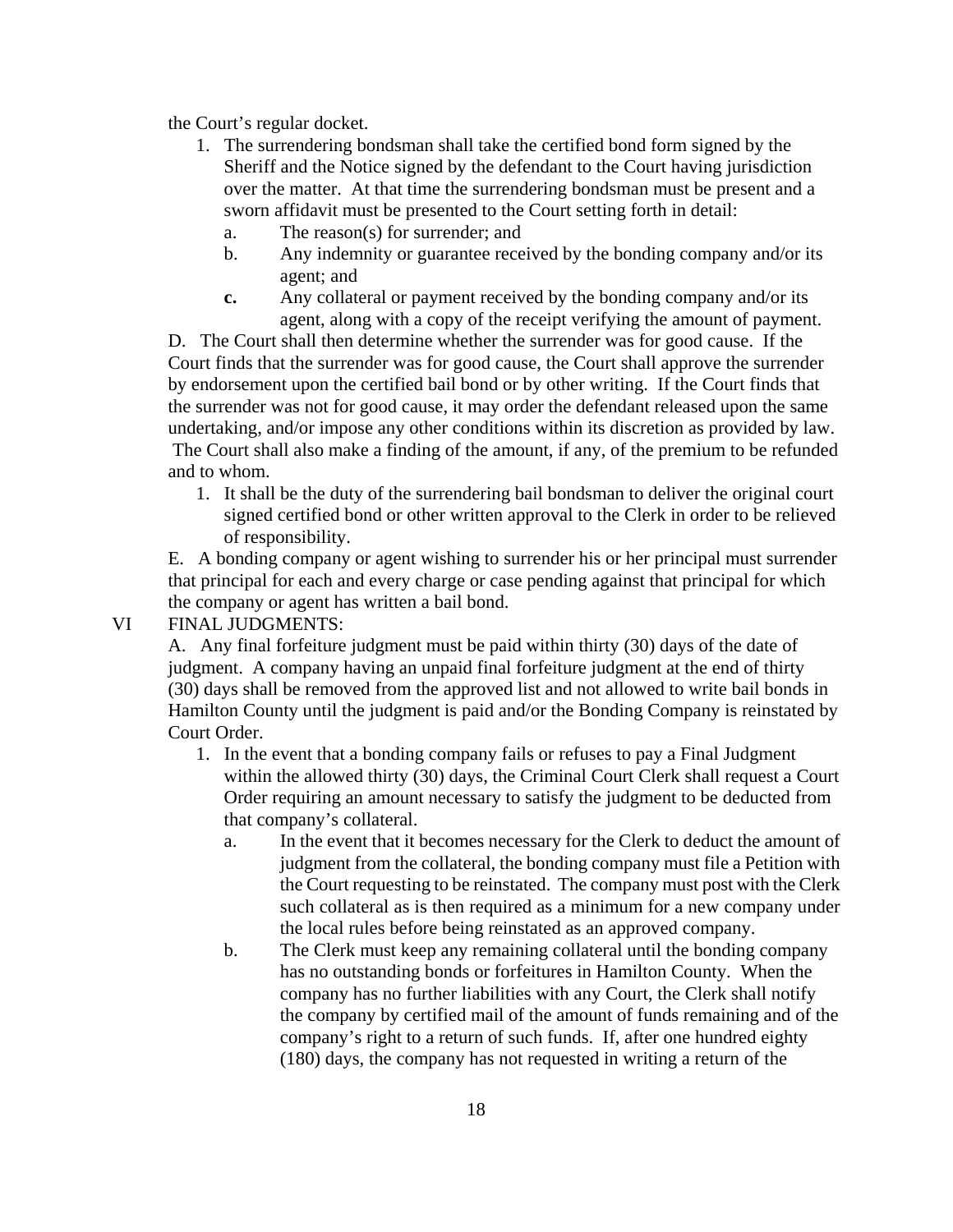balance of funds remaining on deposit, said funds shall be considered abandoned and shall become the property of the Hamilton County Criminal Court Clerk.

 2. In the event that the collateral on deposit with the Criminal Court Clerk is insufficient to satisfy a judgment, the Clerk shall proceed with other legal means of collection in order to fully satisfy the judgment. This may include attaching other property of the bonding company, its trustee, and/or its owner.

 3. The Clerk shall first apply payments of a final judgment to any costs incurred, including but not limited to reasonable attorneys' fees and publication expenses. Then the Clerk shall apply the payment to court costs and then to the final judgment.

### VII. COMPANY CHANGES:

A. Any changes to a bonding company's address and/or telephone number from that noted in the original petition must be made in writing and filed with the Criminal Court Clerk.

 1. Until the bonding company notifies the Clerk of a change, the telephone number, etc., on file with the Clerk will be the information provided to and by the local jails within Hamilton County.

B. Requests for changes to a bonding company's name, ownership, or agent(s) must be submitted to and approved by the Court in writing, before any change becomes effective.

- 1. Changes to a bonding company's name, ownership, or agents, shall be heard by the Criminal Court Judges sitting en banc on the second Tuesday of each month.
	- a. Requests for ownership changes or the addition of an agent shall be filed with the Criminal Court Clerk no later than four o'clock (4:00) P.M. two weeks prior to the hearing.
	- b. Requests to delete an agent must be in writing and may be presented to the Court for its approval at any time by the Criminal Court Clerk.

## VIII. NOTICES:

A. All notices from the Criminal Court Clerk's office will be mailed to the bonding company and/or agent at the address last on record in the clerk's office.

 1. In the Criminal Court Clerk's discretion, and upon notice to the approved bonding companies, copies of monthly reports detailing a company's outstanding bonds and forfeitures in Sessions Court and Criminal Court may be made available to the companies at the Criminal Court Clerk's Office in lieu of mailing same.

## IX. COURT SCHEDULE:

A. Unless otherwise stated, all bonding matters in Criminal Court (settling forfeitures, additional time, petitions, etc.) shall only be heard in open court on the second Tuesday of each month at eight o'clock (8:00) A.M.

B. Unless otherwise stated, all bonding matters in Sessions Court shall only be heard in open court on each Friday at eleven o'clock (11:00) A.M.

C. Surrenders by a company and/or agent shall be heard in open court on the morning's docket next following the surrender.

## X. RECEIPTS:

A. Every bondsman and/or agent must use at least duplicate carboned receipts to record all payments made by or on behalf of a defendant. A copy of the receipt must be given to the defendant. Receipts shall include: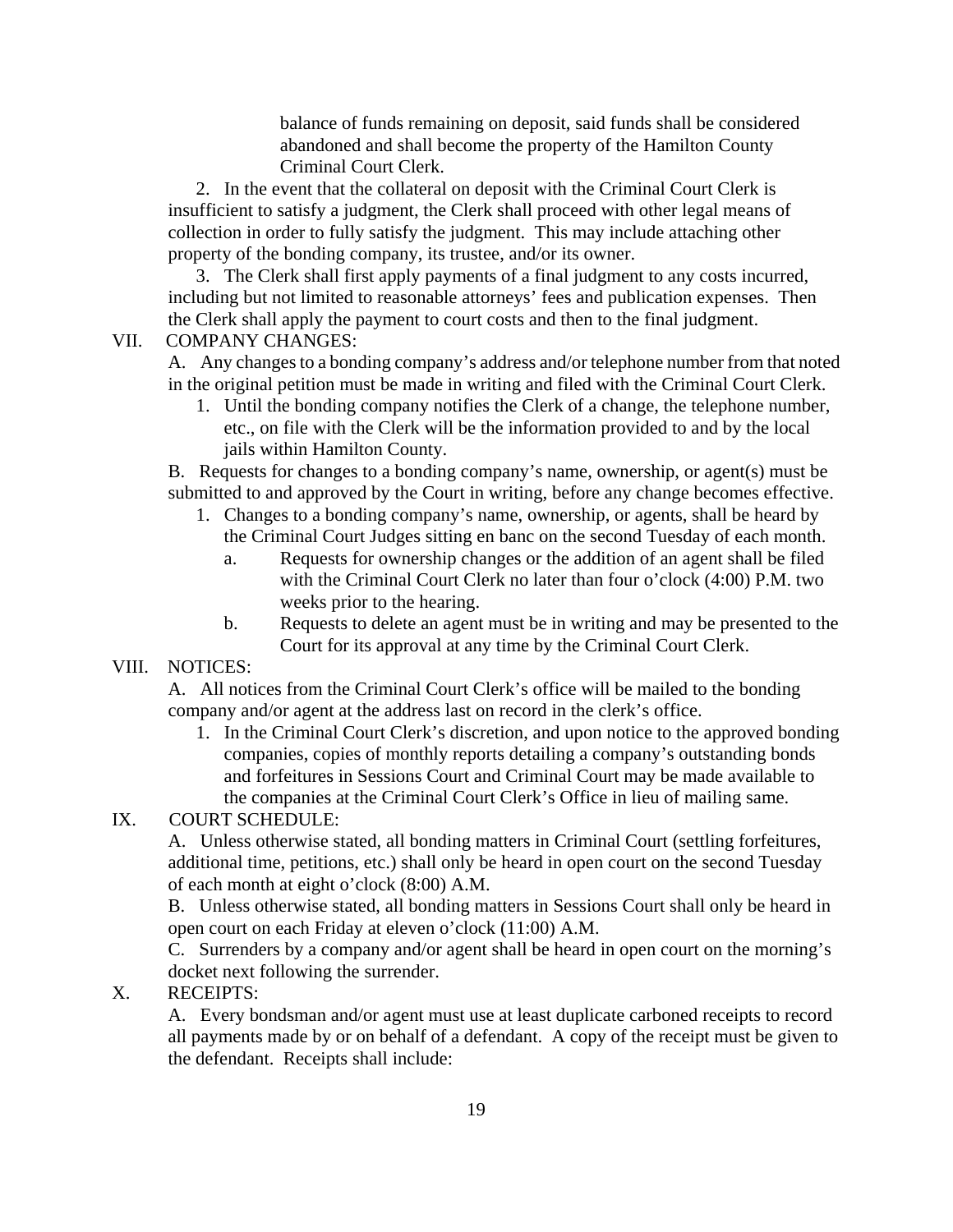- 1. A specific description of all property, including cash or checks, received from the defendant or someone acting on defendant's behalf, and
- 2. The signature of the defendant or someone acting on his/her behalf, and
- 3. The balance, if any, due and the terms of paying such balance.

# XI. BUSINESS LICENSE:

A. Each bonding company must have a valid and current business license. A copy of the license and receipt of payment for same must be filed with the Criminal Court Clerk on an annual basis each January 15<sup>th</sup>.

# XII. COMPLAINTS:

A. Any person may file a complaint against a bonding company and/or its agent. Forms are available from the Criminal Court Clerk.

- 1. Complaints must be in writing, must be legible, and include:
	- a. The printed name of the person making the complaint; and
	- b. The printed full address and telephone number of the person making the complaint; and
	- c. The printed name of the defendant and the docket number involved; and
	- d. The name and address of the bonding company and agent involved; and
	- e. A summary of the circumstances or action being complained of, including when and where the alleged action took place; and
	- f. The signature of the person making the complaint.
- 2. Upon receipt of any written complaint, the Criminal Court Clerk shall:
- a. First forward a copy of the complaint to the bonding company requesting a written response within ten (10) days; and
- b. After ten (10) days, provide a copy of the complaint and the response, if any, to the Court.
- c. The Clerk will then notify all parties in writing of the date and time scheduled for a hearing.

B. Upon a hearing of all parties present, the Court shall make a finding of fact as to whether or not the allegations contained in the complaint violate any rules of the Criminal Court of Hamilton County, and whether or not the allegations support any ethical violations. The Court may in its sole discretion make any finding and orders it deems necessary, including:

 1. The referral to the District Attorney's office for any allegations that may rise to the level of a criminal offense; or

 2. The suspension or termination of the bonding company's approval to do business; or

3. The refund of any premium paid or a portion thereof; or

4. The setting of any conditions the Court feels necessary.

XIII. CLERK FEES:

A. There shall be a filing fee, payable in advance, of \$15.00 for the filing of any document except the Semi-Annual Reports. Any document includes but is not limited to the following:

- 1. Any change in the company's name, address, telephone number;
- 2. The addition or deletion of any agent;
- 3. A response to any complaint; or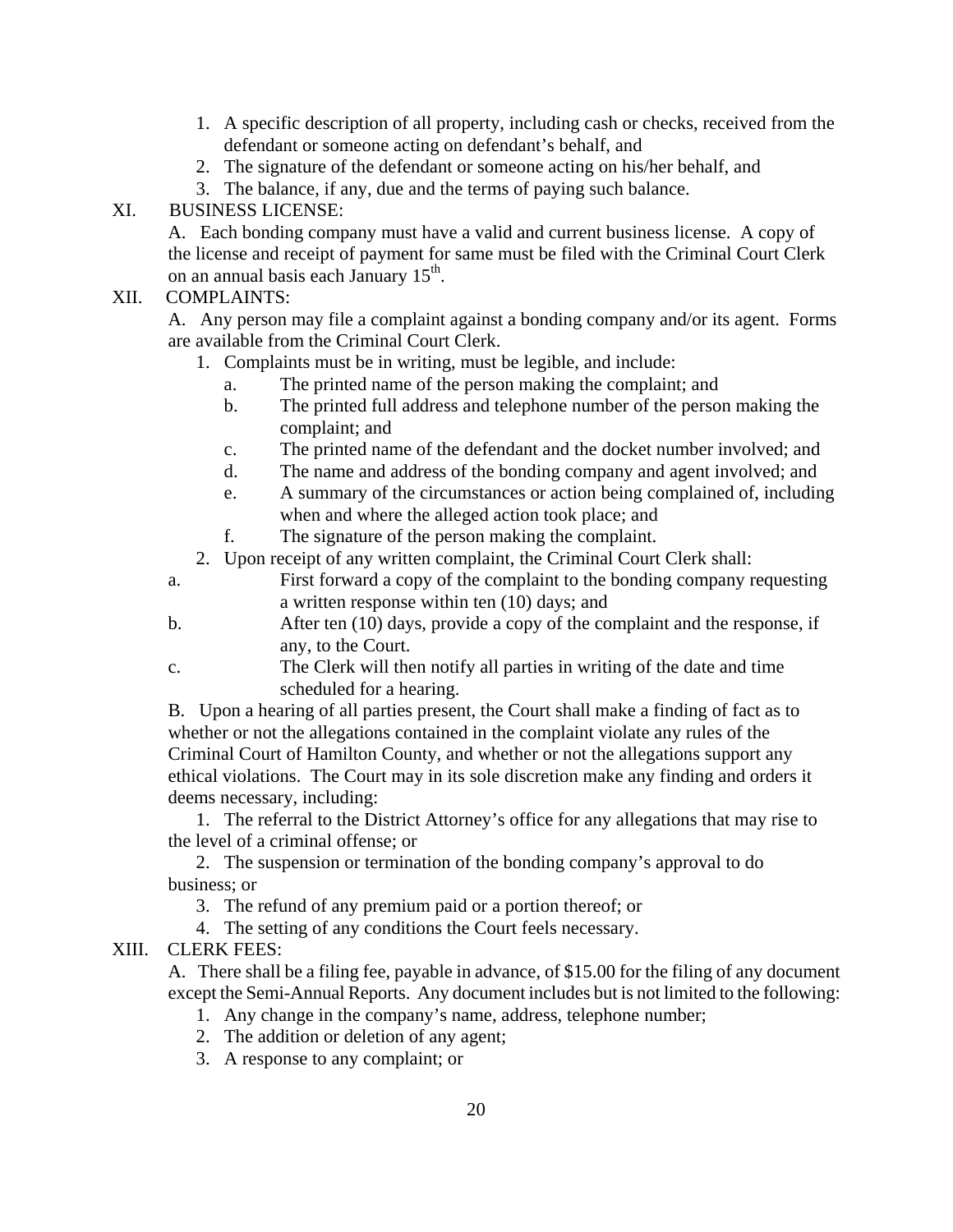4. The notification of an arrest of a bonding company agent.

B. There shall be a \$6.00 fee, payable in advance, for the surrender of any defendant, including those done in open court. In the event of multiple charges or cases for one defendant, the fee must be paid for each charge or case for which the surrendering bonding company has liability.

# XIV. MISCELLANEOUS:

A. It shall be the responsibility of the bonding company that all bonds shall be fully completed. Bail bonds shall:

- 1. Have the name, address and zip code number of the defendant legibly printed thereon;
- 2. Be signed by the agent making said bond; and
- 3. Have the name of the bonding company boldly and legibly stamped or printed thereon.

B. A bonding company, or its agent, must be given a copy of each bail bond at the time the bonding company, or its agent, accepts responsibility for the defendant. The bonding company must retain a copy of each bail bond for which it is liable.

C. Any bonding company authorized by the Hamilton County Criminal Court Judges shall file with the Criminal Court Clerk a semi-annual financial report pursuant to TCA 40-11-303.

 1. Upon the failure of any company to file this report, or any other record or document required by statute or local rules, the Criminal Court Clerk shall notify the Criminal and Sessions Court Judges and shall remove the company from the approved list. In such event, the company shall not be allowed to write any bonds until such time as all requirements are met.

D. All persons having financial or managerial interests in a bonding company must be revealed on the initial petition and on the same semi-annual report.

- 1. There is no prohibition against one person or entity owning, having any ownership or financial or managerial interest in more than one bonding company if:
	- a. Such interest is revealed to the Court, and
	- b. Each company is qualified with its own deposited security and the corresponding limits, and
	- c. Each company has its own business license and telephone number, and
	- d. Each company has its own separate agents who write bonds only for that one company.
- 2. In the event that complete ownership interest is not revealed to the Court, the Court may in its discretion take whatever action it deems necessary including the temporary or permanent removal of that company.

E. There is no prohibition against a person or entity owning a bonding company from also owning or having an interest in any other business. Such other interest must be revealed to the Court at the time of the original petition and on the semi-annual reports.

- 1. The Court may, in its discretion, impose any limits or conditions it feels necessary to ensure the professional standing or appearance of the bonding company.
	- a. Such measures, if any, shall be in the public interest to avoid a conflict of interest or an appearance of impropriety on the part of the bonding company.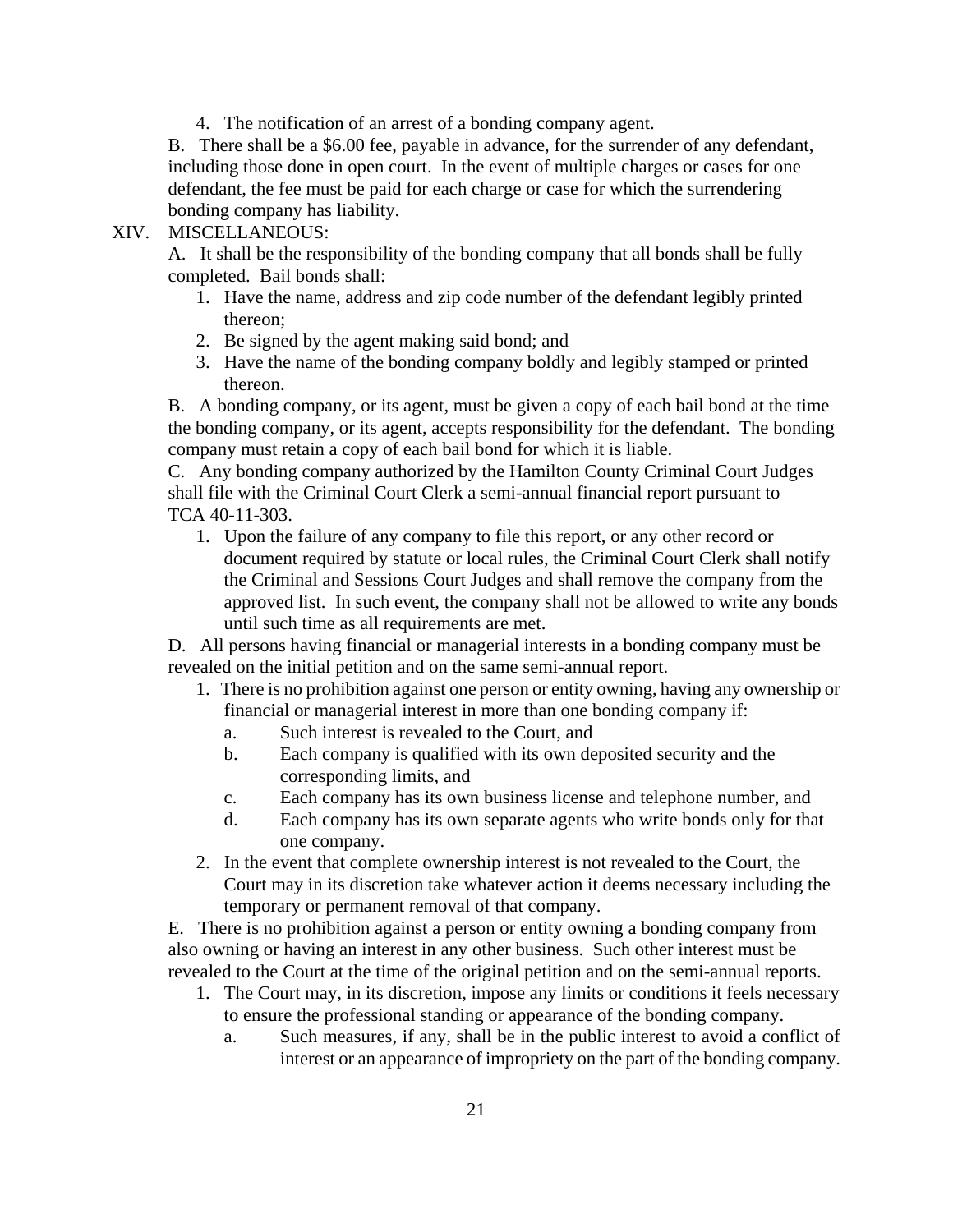- F. An agent may be qualified for, and write bonds for, only one bonding company.
	- 1. An owner of more than one bonding company may be approved by the Court as an agent for each company under his/her ownership, thereby being qualified to write bonds for each company owned.

G. Pursuant to TCA 40-11-125 and 40-11-126, the Court may take appropriate disciplinary action including the withholding, suspension, or termination of approval to do business if it appears to the Court that a bondsman:

1. Has been guilty of violating any of the laws of the State of Tennessee relating to bail bonds; or

- 2. Has been arrested and convicted for violating any of the laws of any state; or
- 3. Has a final judgment of forfeiture entered against him/her that remains unsatisfied; or
- 4. Has failed to comply with any local rules; or
- 5. Is guilty of unprofessional conduct that includes but is not limited to:
	- a. Loitering about any jail or court premises for the purpose of soliciting business;
	- b. Suggesting or advising the employment of, or otherwise making referrals to, any particular attorney to represent the defendant;
	- c. Paying a fee or giving or promising anything of value to any attorney, to acquire a bond, or receiving a fee or anything of value from any attorney;
	- d. Paying a fee or giving or promising anything of value to any clerk of court, jailer, police officer, peace officer, committing magistrate or any other person who has power to arrest or hold in custody, or to any public official or public employee to secure a bond and/or a settlement, compromise, remission or reduction of the amount of any bail bond or the forfeiture thereof;
	- e. Paying a fee or rebate or giving anything of value to an attorney in bail bond matters, except in the defense of any action on a bond;
	- f. Participating in the capacity of an attorney at a trial or hearing of one on whose bond he/she is surety;
	- g. Surrendering a principal or asking any court to be relieved from a bail bond arbitrarily, or without good cause;
	- h. Accepting anything of value from a principal except the premium; however, the bondsman shall be allowed to accept collateral security or other indemnity from the principal with the provision that such shall be returned upon final termination of liability on the bond. Such collateral security or other indemnity required by the bondsman must be reasonable in relation to the amount of the bond. When a bail bondsman accepts collateral, he/she shall give a written receipt for same, and this receipt shall give in detail a full description of the collateral received and the terms of redemption;
	- i. Making or posting a bail bond for himself/herself, or for another agent of the same bonding company.

H. It shall be the responsibility of any bonding company and/or bonding company owner to immediately notify the Court, in writing, of any misdemeanor and/or felony arrest of any